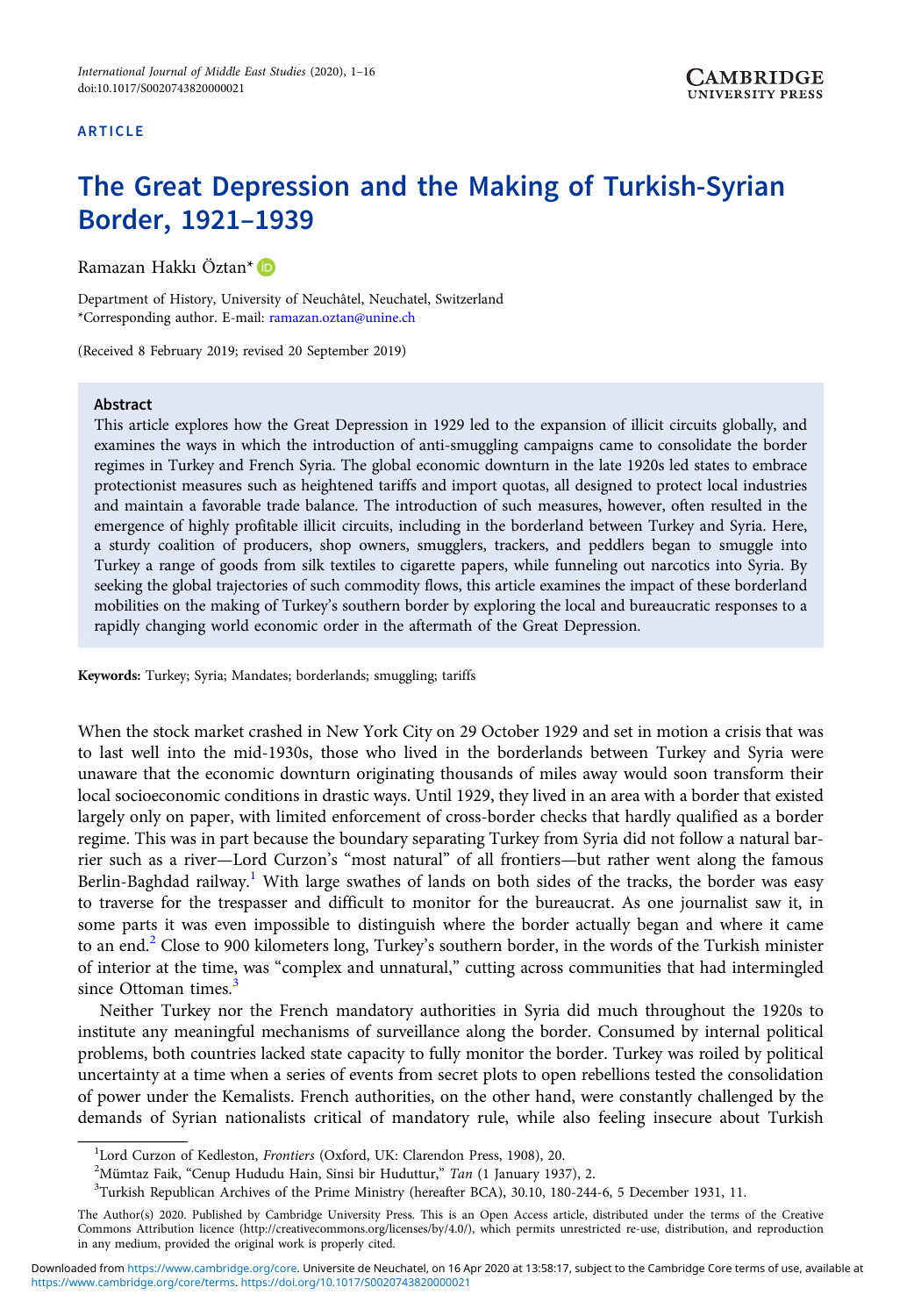designs, since Ankara stood ready to reap further benefits from developments that could trouble the French presence along the border.<sup>4</sup> This lasted until 1925, when the Sheikh Said Rebellion and the Great Syrian Revolt tested the footholds of Turkey and France in the region, forcing both powers to extend greater state presence to their borderlands. Only in the fall of 1925 did interstate commissions begin to convene to demarcate the Turkish-Syrian border that had previously been defined only ambiguously in the Franklin-Bouillon Agreement of 1921.<sup>5</sup>

Although this process of demarcation resulted in a bilateral compromise on the site of the physical boundary by the early 1930s, the Turkish-Syrian border continued to remain porous, with ongoing cross-border flow for two reasons. First, unlike Turkey's borders with Iraq and Iran, which cut across mountainous terrain with low population density, the border with Syria ran through heavily populated agricultural lands. Second, the border divided the Ottoman province of Aleppo in two, thereby separating Aleppo, the center of transit trade, from its southeastern Anatolian market.<sup>6</sup> Challenging the regional economic connections that had been cultivated for centuries under Ottoman rule, the border was porous in part because of economic pressures. As one Turkish official acknowledged in 1931, although a decade had passed since the institution of the border, former economic practices continued to be decisive in the Turkish-Syrian borderlands due to "former habits and familiarities, and mutual ties of trust and feelings of security" shared by the former Ottoman subjects who now lived, at least technically, on different sides of "national borders." In the early 1930s, for instance, goods were still exchanged in the region with the old Ottoman silver and gold coins, instead of the national paper currencies issued by the new capitals.<sup>7</sup>

While former imperial economic practices ensured the porousness of the Turkish-Syrian border, I locate the consolidation of the border regime in the government responses to the economic challenges brought about by the Great Depression beginning in the late 1920s. This was when governments across the globe, informed by burgeoning notions of economic warfare and national survival, began to increase protective tariffs and introduce import quotas to guard their indigenous industries. These protectionist measures, coupled with disparities in tariff regimes between neighboring countries, quickly made smuggling an attractive option for local populations who were greatly impoverished by the global depression. As contraband trade skyrocketed to unprecedented volumes from the early 1930s onward, governments eager to protect their economies began to frame illicit transactions as an urgent national problem demanding greater vigilance. The porous Turkish-Syrian border accordingly became an important test bed for new principles of national economy, with implementation of a range of anti-smuggling measures and introduction of increased surveillance practices and border controls throughout the 1930s.

## Illicit Circuits: Before the Great Depression

Smuggling was not a novelty brought to the Turkish-Syrian borderlands by the Great Depression, as illicit exchange had begun to flourish in the region soon after institution of the border. Because the early 1920s were defined by liberal customs policies, however, the tariff differences between Turkey and Syria remained moderate enough to discourage the illegal exchange of a wider range of goods. Smugglers instead tended to limit their operations to the commodities whose production, sale, and distribution were regulated by monopolies. Monopolies often charged higher prices on the Turkish side of the border, creating price differences attractive enough to animate cross-border illicit exchange. In particular, commodities such as cigarette papers, matches, salt, and sugar offered handsome profits once smuggled into Turkey, where smugglers could then purchase sheep and tobacco to traffic back to Syria.<sup>8</sup>

<sup>4</sup> The Turkish-Syrian borderlands were therefore typical, as defined by Jeremy Adelman and Stephen Aron. See Adelman and Aron, "From Borderlands to Borders: Empires, Nation-States, and the Peoples in between in North American History," American Historical Review, 104 no. 3 (1999): 814–41. <sup>5</sup>

<sup>&</sup>lt;sup>5</sup>Soheila Mameli-Ghaderi, "Le tracé de la frontière entre la Syrie et la Turquie (1921-1929)," Guerres Mondiales et Conflits Contemporains 207 (2002-2003): 125-38.

<sup>&</sup>lt;sup>6</sup> Amit Bein, Kemalist Turkey and the Middle East: International Relations in the Interwar Period (Cambridge, UK: Cambridge University Press, 2017), 42. <sup>7</sup>

<sup>&</sup>lt;sup>7</sup>BCA, 30.10, 180-244-6, 5 December 1931, 1.

<sup>&</sup>lt;sup>8</sup>Martin van Bruinessen, *Agha, Shaikh and State: The Social and Political Structures of Kurdistan* (London: Zed Books, 1992), 190.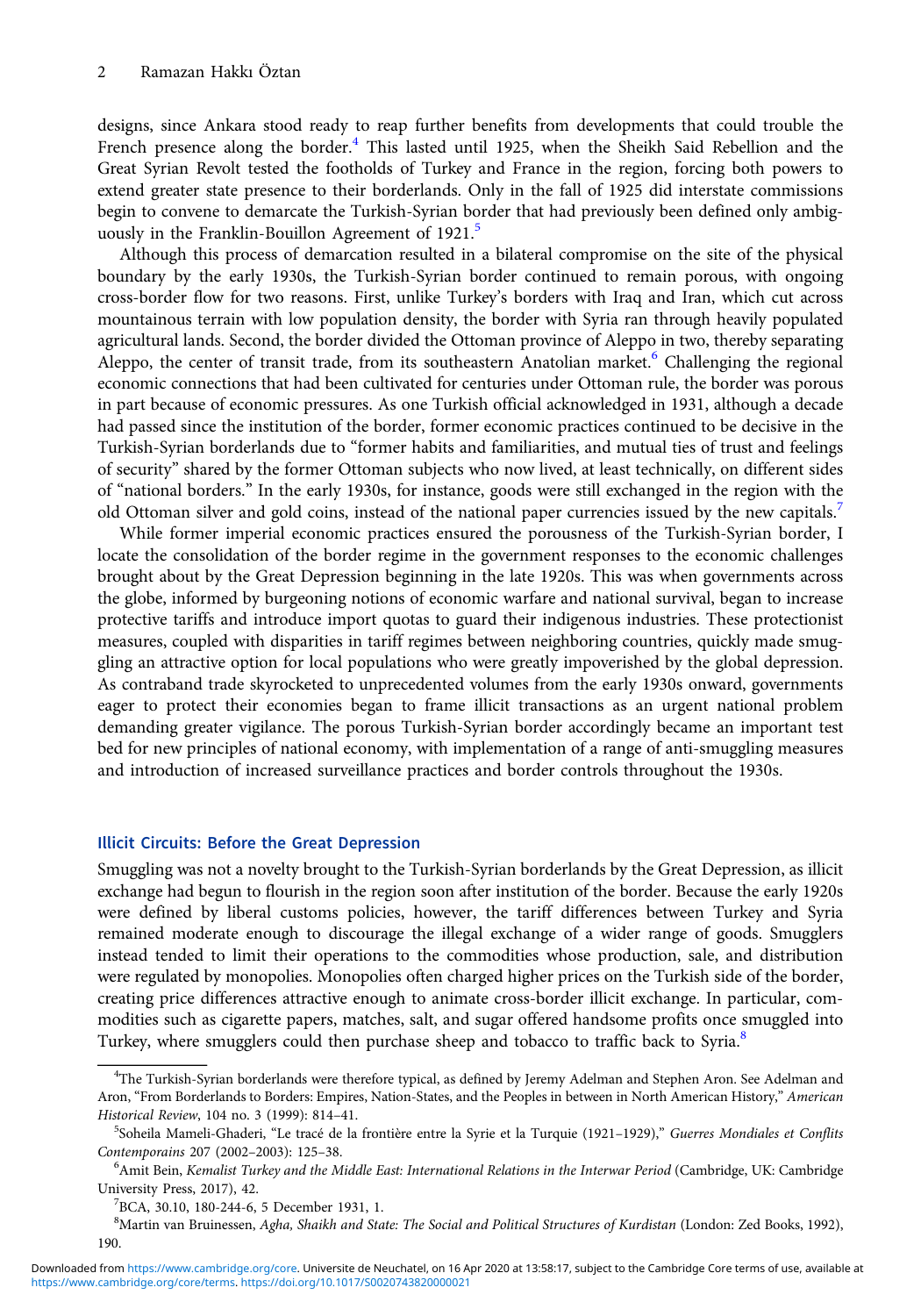Ankara itself acknowledged the situation and pointed to the monopolies as the main reason for the smuggling boom in the early 1920s. Yet, in line with the generic bureaucratic script they had inherited from the Ottomans, reactions of the Turkish bureaucrats to illicit trade during those years were largely episodic, if not entirely ineffective.<sup>9</sup> In late 1923, the governor of Gaziantep complained that illicit circuits often operated with the active involvement of Turkish border guards and customs officials, most of whom were individuals with their own interests and an utter lack of patriotic feelings.<sup>10</sup> Similarly, rumors of mismanagement of Istanbul customs found extensive coverage in the newspapers but rarely translated into the formulation of new policies, at least in the first half of the  $1920s<sup>11</sup>$  Because the monopolies that had existed since the late Ottoman period were owned by foreign interests, the Turkish government was first and foremost more interested in taking them over. Only after the nationalization of the Régie Company in 1925 did Ankara seek to expand key domestic industries to reduce the appeal of smuggled goods. This included, for instance, the creation of tobacco processing workshops in places like Urfa and Bitlis, close to Turkey's southern border.<sup>12</sup>

The bid for heightened border security and anti-smuggling measures by Turkish authorities was further strengthened when Ankara felt politically threatened by the outbreak of the Sheikh Said Rebellion in early 1925, a two-month Kurdish uprising affecting southeastern Anatolia. The rebels' cross-border networks quickly prompted Turkish authorities to announce a stricter regime of surveillance along the Syrian border to curtail the influx of print propaganda, and Ankara also took the opportunity to press the French authorities for further action.<sup>13</sup> This growing interest in a secure border also led the Turkish authorities to cease their tacit support of the activities of armed bands that had challenged French jurisdiction in the area since the early 1920s.<sup>14</sup> The Law for the Protection of Order (Takrir-i Sükūn Kanunu), legislated in the midst of the rebellion, had endowed the government with extraordinary powers that Ankara began to use freely to address standing issues of border security. In September 1925, for example, when a customs agent was badly beaten after confiscating sizable tobacco and sugar contraband in the Eastern Mediterranean, Ankara decided to make an example out of the smugglers by referring the case to the notorious independence tribunals.<sup>15</sup>

In May 1926, a commission was set up to develop firm measures against the illicit circuits of Turkey's southern border and the Aegean Sea.<sup>16</sup> In the Aegean Sea, authorities discovered that crews aboard the government-run ferries that traveled from the islands to Istanbul were smuggling cigarette paper and decks of cards inside the life buoys and stashing colognes, cognac, cannabis, sugar, and rice in staff cabins.<sup>17</sup> At Turkey's southern border the illicit economy took various forms, often featuring the tacit approval, if not the direct participation, of officials. In Dörtyol, soldiers who were discharged from their units were caught smuggling cigarette paper, matches, and cologne as they traveled via the railroad.<sup>18</sup> In another instance, authorities discovered 100 kilograms of sugar in the midst of military cargo en route from Akçakale to Urfa, smuggled in from Syria.<sup>19</sup> Although Turkey and the French concluded a customs agreement with provisions that sought to tackle contraband in 1926, the Turkish consulate in Aleppo reported in April 1927 that "passengers could easily travel without a passport from one

<sup>9</sup> For the Ottoman precedents, see Ramazan Hakkı Öztan, "Tools of Revolution: Global Military Surplus, Arms Dealers and Smugglers in the Late Ottoman Balkans, 1878–1908," Past & Present 237, no. 1 (2017): 167–95.<br><sup>10</sup>BCA, 30.10, 262-764-15, 12 December 1923, 4.

<sup>11</sup>BCA 230.0, 82-71-2, 8 July 1924, 1.

<sup>&</sup>lt;sup>12</sup>BCA, 30.10, 179-238-10, 8 August 1933, 20-33.<br><sup>13</sup>BCA, 30.18.1.1, 13-14-19, 18 March 1925.

<sup>&</sup>lt;sup>14</sup>Seda Altuğ and Benjamin Thomas White, "Frontières et pouvoir d'état: La frontière turco-syrienne dans les années 1920 et 1930," Vingtième Siècle: Revue d'histoire, 103 no. 3 (2009): 91-104.<br><sup>15</sup>BCA, 30.18.1.1, 15-59-14, 16 September 1925, 1, 3. Such a heavy-handed measure was designed not only to instill fear

among the smugglers active between the island of Kastellorizo and the Turkish coast but also to make a statement to the Italians, who had thus far turned a blind eye to smuggling from the Dodecanese Islands they had controlled since 1912.<br><sup>16</sup>BCA, 30.18.1.1, 19-30-12, 11 May 1926.

<sup>17</sup>BCA, 30.10, 180-242-9, (17 August 1926), 2; (12 August 1926), 6.

<sup>18</sup>BCA, 30-10, 180-242-8, 9 June 1926, 2.

<sup>19</sup>BCA, 30.10, 51-336-6, 7 May 1928, 4.

[https://www.cambridge.org/core/terms.](https://www.cambridge.org/core/terms) <https://doi.org/10.1017/S0020743820000021> Downloaded from [https://www.cambridge.org/core.](https://www.cambridge.org/core) Universite de Neuchatel, on 16 Apr 2020 at 13:58:17, subject to the Cambridge Core terms of use, available at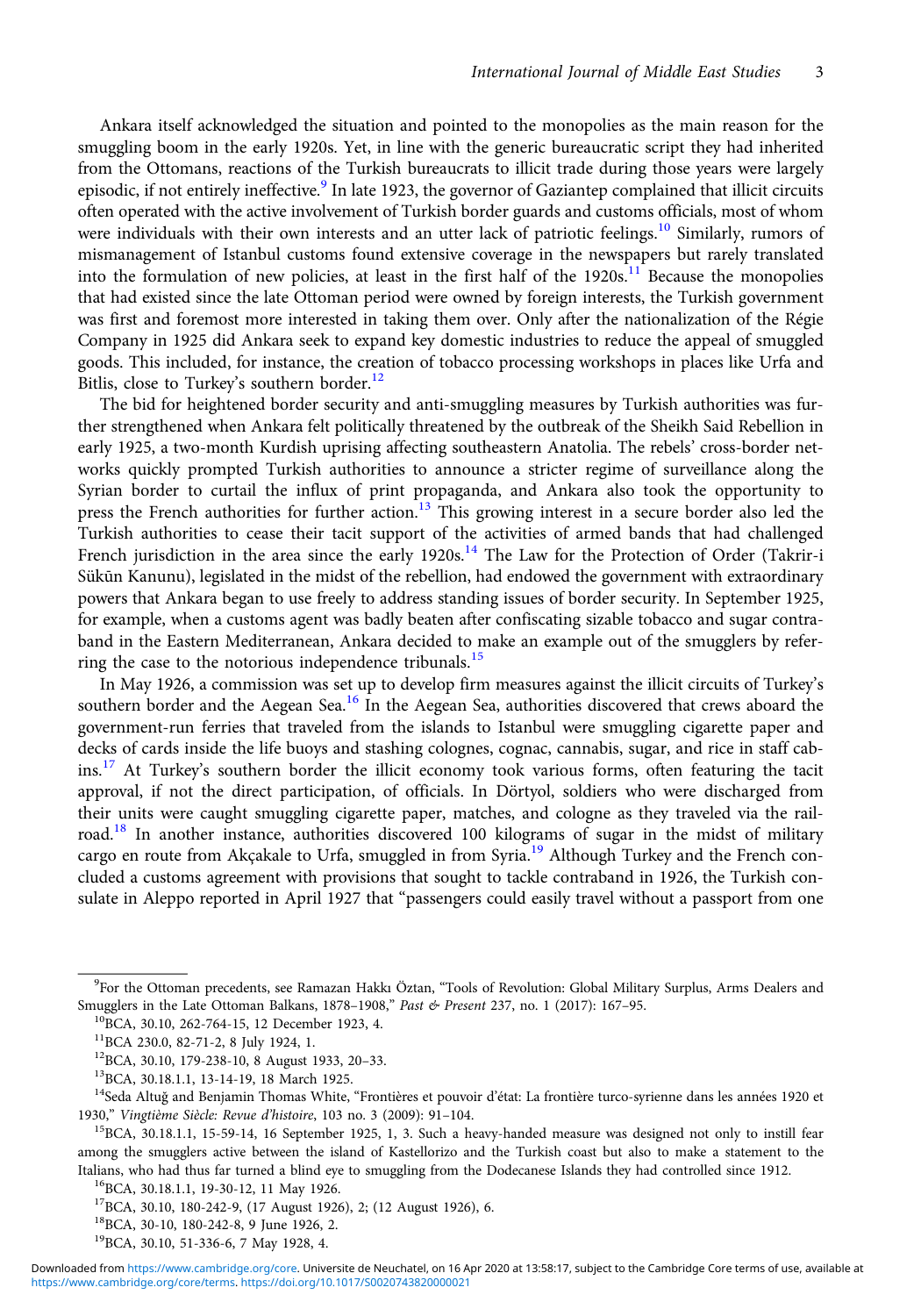side of the border to the next along the entire southern border with Syria," smuggling various items and endangering "our homeland's political security."<sup>20</sup>

The onset of the Great Depression, however, would radically change the nature and extent of smuggling in the Turkish-Syrian borderlands, building upon and in various ways expanding the existing networks of illegal exchange that had thus far thrived by smuggling goods produced by the state monopoly. From 1929 onward, when trade restrictions began under the economic urgencies brought about by the Great Depression, widening tariff discrepancies coupled with import quotas introduced to limit exports would start feeding into illicit circuits new commodities that previously had been legally exchanged. As a result, the introduction of protectionist tariffs in the late 1920s would gradually turn Turkey into "the happy hunting ground of smugglers."<sup>21</sup> On Turkey's southern border with Syria in particular, the changing parameters of global trade would soon offer a range of opportunities to the growing class of unemployed who were ready to navigate newly open avenues of illicit exchange. $^{22}$ 

### The Great Depression and the Path to Protectionism

On 28 November 1931 İsmet İnönü, the Turkish prime minister, sat in front of the telegraph machine and asked Şükrü Kaya, his minister of interior, whether he had any specific insights into the prevention of smuggling, given his recent contacts in the Turkish-Syrian borderlands. "Particularly since the recent introduction of new measures [of import quotas]," İnönü reminded him, "smuggling has resurfaced all the more strongly." Pointing out the heated debates in the parliament that day, he said he expected an immediate answer, but Kaya responded that he could only respond at length few days later, frustrating his prime minister's hopes for a quick  $fix.^{23}$ 

Since the fall of 1929, Turkish politicians, including İnönü, had lost all optimism regarding the national economic recovery they had once dreamed of.<sup>24</sup> Prior to August 1929, unaware of the impending economic slowdown, they had cultivated high hopes, particularly because tariff restrictions imposed on Turkey by the 1923 Treaty of Lausanne were set to expire.<sup>25</sup> Although the signatories of the treaty formally recognized a politically independent Turkey, they had managed to retain favorable customs rates by pressing for the continued implementation of the 1916 Ottoman customs tariff for the next five years, during which time Turkey could neither impose new tariffs nor establish import quotas.<sup>26</sup> "Required to follow the liberal agenda agreed upon in international treaties," as Reşat Kasaba noted, Turkey would only become "fully independent" in the 1930s, when it could set its own commercial and monetary policy without any foreign tutelage or restrictions for the very first time.<sup>27</sup>

Yet a series of interrelated events in 1929 unraveled the hopes for economic independence in unexpected ways. The prospect of instituting new tariffs that had kept the politicians in Ankara hopeful for an increase in public revenues actually led to skyrocketing imports, as many sought to preempt the new tariffs by stockpiling goods. Istanbul's ports struggled to cope with a 20 percent increase in imports, lacking sufficient warehouses and necessary equipment to haul cargoes.<sup>28</sup> By the end of 1929, higher import volumes depleted Turkey's foreign currency reserves and devalued the lira radically, in line with the currency's long-term devaluation since  $1926<sup>29</sup>$  Speculation and economic panic only made

<sup>&</sup>lt;sup>20</sup>Centre des Archives Diplomatiques de Nantes (hereafter CADN), Fonds Beyrouth, Services Spéciaux, 1SL/1/V, 2145, Contrebande, Déserteurs Turcs et Syriens, 1934–1944, "Contrebande," 26 December 1926. BCA, 30.10, 262-766-27, 23 April 1927, 2.<br><sup>21</sup>"Turkey Tackles Smuggling Evil," *New York Times*, 24 January 1932, 4.<br><sup>22</sup>BCA, 30.10, 179-238-10, 8 Au

<sup>&</sup>lt;sup>24</sup>İlhan Tekeli and Selim İlkin, 1929 Dünya Buhranında Türkiye'nin İktisadi Politika Arayışları (Istanbul: Bilge, Kültür, Sanat,

<sup>2009) 75.&</sup>lt;br><sup>25</sup>Şevket Pamuk, "Turkey: 1918–1945," in *A History of Middle East Economies in the Twentieth Century*, ed. Roger Owen and Sevket Pamuk (Cambridge, MA: Harvard University Press, 1998), 10–29.<br><sup>26</sup>Çağlar Keyder, *The Definition of a Peripheral Economy: Turkey 1923–1929* (Cambridge, UK: Cambridge University Press,

<sup>1981), 69</sup>–71; Dilek Barlas, Etatism and Diplomacy: Economic and Foreign Policy Strategies in an Uncertain World, 1929–1939 (Leiden: Brill, 1998), 80–81.<br><sup>27</sup>Reşat Kasaba, "Hard Times in Turkey," *New Perspectives on Turkey* 23, no. 1–4 (2000): 1–4.<br><sup>28</sup>"Antrepo Buhranı," *Aksam*, 8 June 1929, 3.<br><sup>29</sup>Bilsay Kuruç, Belgelerle Türkiye İktisat Pol

[https://www.cambridge.org/core/terms.](https://www.cambridge.org/core/terms) <https://doi.org/10.1017/S0020743820000021> Downloaded from [https://www.cambridge.org/core.](https://www.cambridge.org/core) Universite de Neuchatel, on 16 Apr 2020 at 13:58:17, subject to the Cambridge Core terms of use, available at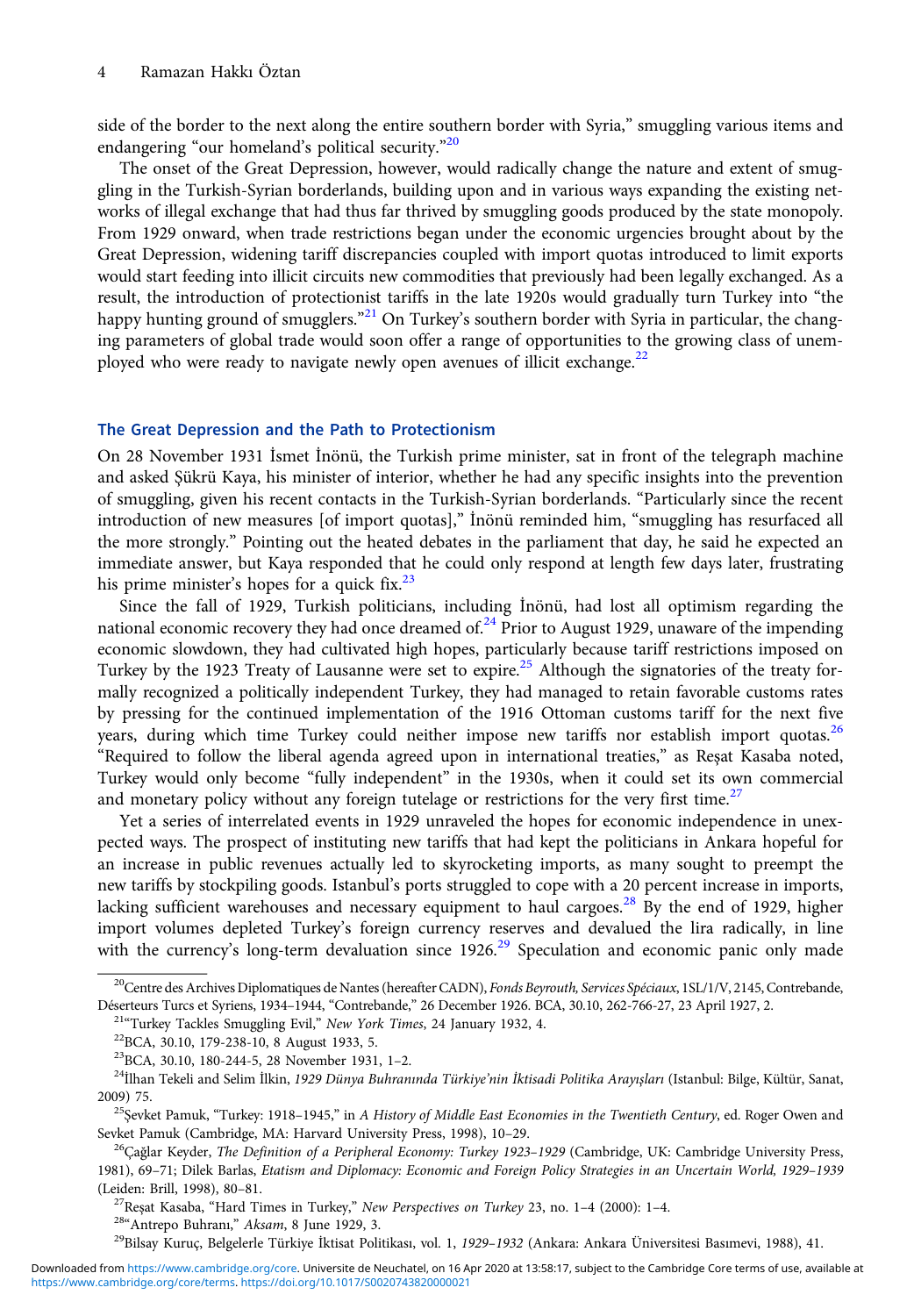the situation worse because the public at large, "inconsiderate of how this could damage the national economy," as the prime minister put it, began to seek foreign currencies to exchange with liras.<sup>30</sup> Such a rhetorical outburst in Ankara was understandable, as the establishment lacked institutions such as a national central bank that could have acted under these circumstances to stabilize currency.<sup>31</sup>

Collapse of the global demand for agricultural foodstuffs only exacerbated these problems, since the export of cash crops such as cotton, raisins, figs, hazelnuts, and tobacco was the major source of foreign currency, much needed to repay Turkey's standing debt.<sup>32</sup> To compensate for their losses, producers increased their agricultural output, but the growth in supply only drove prices lower, such that they made less despite selling more. In fact, producers were not even able to cover the initial costs of production and transportation, significantly diminishing their ability to honor their financial commitments.<sup>33</sup> The situation was so far-reaching that the Kemalist government in Ankara, a single party regime until then, even experimented, albeit briefly, with the establishment of a new political party to give vent to the frustrations of the disgruntled. $34$  Campaigning on a platform of liberal economic principles, the new party quickly attracted unexpected electoral support and was shut down by the regime in November 1930 only three months after its inception. The politicians in Ankara, once again united and safe from factionalism, began to speak the same language: the necessity to introduce high tariffs, import quotas, and a tight regime of foreign currencies, with local consumption to safeguard domestic industries and create a self-sufficient national economy.<sup>35</sup>

To be sure, the transformation of Turkey's economy toward more protectionism mirrored global trends, notably the Smoot-Hawley Tariff Act of 1930 in the United States. Neighboring Syria, on the other hand, then under the French mandate, lacked the national sovereignty to react in kind.<sup>36</sup> As Geoffrey D. Schad put it, the introduction of protectionist tariffs in Syria was more "glacial and the mechanism of tariff reform cumbersome."<sup>37</sup> After all, unlike Turkey and Egypt, which had to follow the liberal economic agenda only for a fixed term of five years, Syria was actually bound by the arrangements of the League of Nations to stick to an open-door policy with low tariffs for the duration of the French mandate.<sup>38</sup>

Therefore, as Turkey increased tariffs, the widening tariff differences with French Syria made smuggling all the more lucrative. However, the growing profitability of illegal exchange applied less to goods produced locally in Syria, which carried only small profit margins for those involved in illicit transactions. It was instead goods imported into Syria with low tariffs that promised greater returns when smuggled into Turkey.<sup>39</sup> This was particularly true for Japanese textiles, which were subject to increasingly heavy tariffs once they reached Turkey. The cotton and silk textiles that Japan dumped in French Syria were re-exported by smugglers into Turkey.<sup>40</sup> Similar to the explosion of silk textile smuggling from Uruguay and Brazil into Argentina in the early 1930s, the widening tariff differences made the smuggling of these textiles from Syria into Turkey an extremely lucrative business.<sup>41</sup>

<sup>&</sup>lt;sup>30</sup>Türkiye Büyük Millet Meclisi (TBMM) Zabıt Ceridesi, vol. 13, 13. İnikat, 12 December 1929, 31.<br><sup>31</sup>Çağlar Keyder, *State and Class in Turkey: A Study in Capitalist Development* (London: Verso, 1987), 97.<br><sup>32</sup>Barlas, *E* 

<sup>&</sup>lt;sup>34</sup>Cem Emrence, "Politics of Discontent in the Midst of the Great Depression: The Free Republican Party of Turkey (1930)," New Perspectives on Turkey 23, no. 1–4 (2000): 31–52.<br><sup>35</sup>Yiğit Akın, "Umutlar, Korkular, Kaygılar: Dünya Iktisadi Buhranının Siyasal Düşünce Ortamına Etkileri," *Modern* 

Türkiye'de Siyasi Düşünce, vol 9: Dönemler ve Zihniyetler (Istanbul: Iletişim Yayınları, 2009), 339-40.<br><sup>36</sup>For earlier tariffs between Turkey and French Syria, see Norman Burns, The Tariff of Syria, 1919-1932 (Beirut: Ame

Press, 1933), 52–66. 37Geoffrey D. Schad, "Colonialists, Industrialists, and Politicians: The Political Economy of Industrialization in Syria, 1920–

<sup>1954,&</sup>quot; (PhD diss., University of Pennsylvania, 2001), 152.<br><sup>38</sup>In Egypt, the lower tariffs were fixed at 8 percent ad valorem and expired on 16 February 1930 (Middle East Centre Archive,

St. Anthony's College, Oxford [hereafter MECA], Eden Tatton-Brown Collection GB 165-0433, 5 Memoirs, 43). Turkey's tariffs expired on 6 August 1929 (BCA, 30.10, 179-238-10, 8 August 1933, 11). Cyrus Schayegh, The Middle East and the Making of the Modern World (Cambridge, MA: Harvard University Press, 2017), 164.<br><sup>39</sup>"Múahada Tijariyya bayna Suriyya wa Turkiyya, al-Bida'í al-Muharaba Tubaú bi-Athmana Mubkhasa," *al-Qabas*, 30

December 1931, 2; Frank Peter, Les entrepreneurs de Damas: Nation, impérialisme et industrialisation (Paris: L'Harmattan, 2010), 206.<br><sup>40</sup>BCA, 30.10, 180-244-6, 5 December 1931, 6.

<sup>41</sup>"Wars on Silk Smugglers," New York Times, 15 October 1930, 14.

[https://www.cambridge.org/core/terms.](https://www.cambridge.org/core/terms) <https://doi.org/10.1017/S0020743820000021> Downloaded from [https://www.cambridge.org/core.](https://www.cambridge.org/core) Universite de Neuchatel, on 16 Apr 2020 at 13:58:17, subject to the Cambridge Core terms of use, available at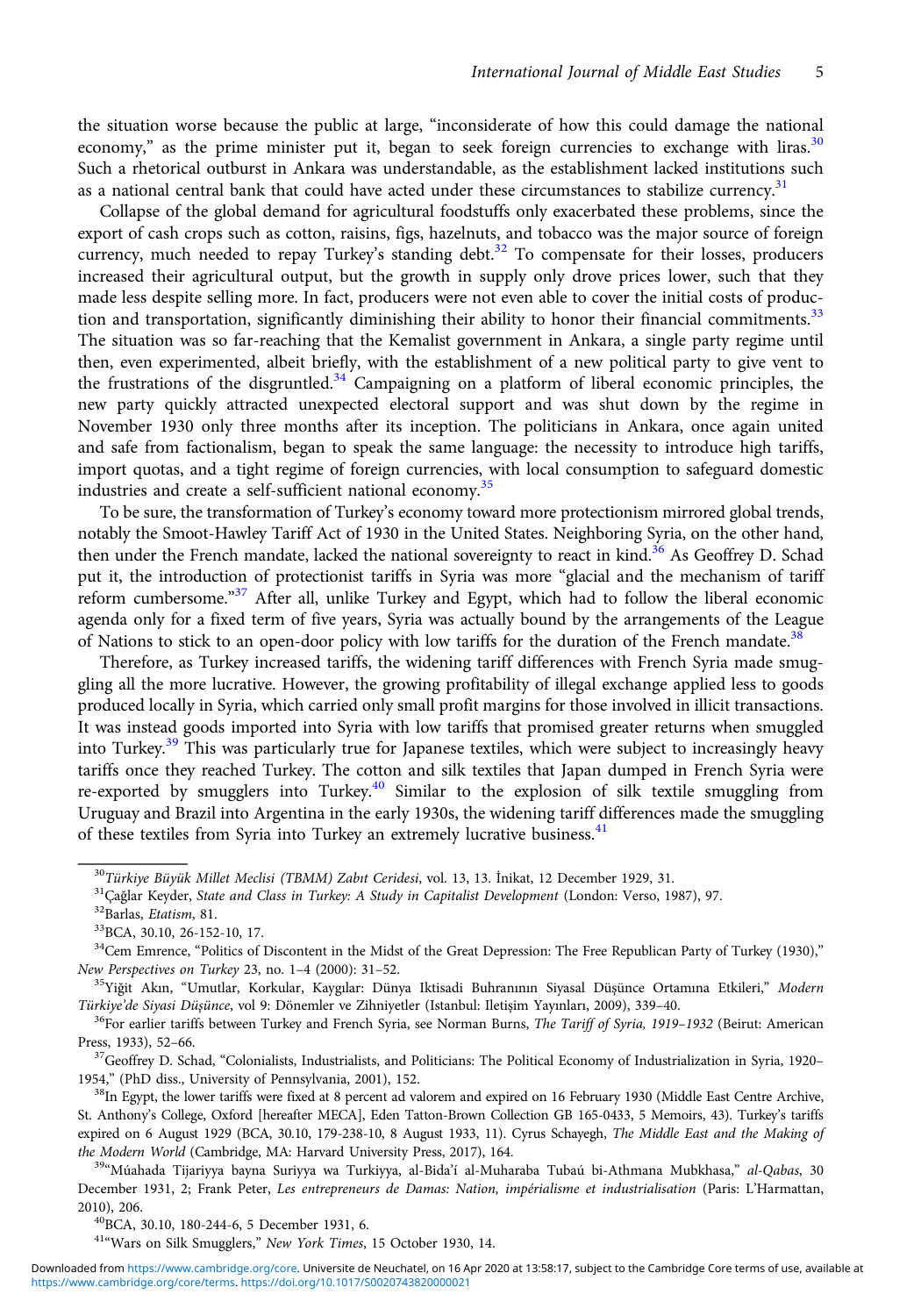#### 6 Ramazan Hakkı Öztan

Japanese textiles were initially unknown in the Middle East, since Japanese engagement with the region's markets before 1929 was largely limited to its attempts to establish reliable credit networks, introduce cost-efficient shipping lines, and carry out promotional events that sought to improve the brand recognition of Japanese products. $42$  By the early 1930s, however, the introduction of protectionist measures, particularly in Japan's major export markets such as China and India, made the Japanese much more aggressive in their quest for market shares in places like the Middle East and Africa.<sup>43</sup> This was particularly the case in places like Syria, where France maintained lower tariffs to facilitate its own penetration of Syrian market.<sup>44</sup> Poised to take advantage of liberal tariff regimes, Japanese companies began to cater to a sturdy local demand for cheap textiles and quickly replaced traditional suppliers like Britain and Italy.<sup>45</sup>

In late 1931, when Japan departed from gold standard and depreciated the yen, the costs of its textiles dropped further, leaving other global manufacturers entirely unable to compete.<sup>46</sup> Amid accusations of dumping, Japan became the focal point of popular protests and labor strikes centering around Aleppo where "a joint front of patrons and workers" asked for tariff increases, if not outright prohibitions of Japanese imports.<sup>47</sup> Upper-class women in Aleppo, led by the wives and daughters of the nationalist politicians, joined in by calling for a boycott of European goods and consumption of local textiles only.<sup>48</sup> Combined with appeals from local industrialists for a more proactive tariff policy, these demands bore only partial fruit in 1932.<sup>49</sup> The French tariff policy continued to remain largely piecemeal and uncertain in the face of Japanese competition; France itself feared possible retaliation in Indochina, where Japan suffered from a heavy trade deficit due to its substantial rice imports. These French imperial constraints paved the way for a nondiscriminatory tariff policy for Japanese textiles throughout the 1930s.<sup>50</sup>

Unlike the French in Syria, a less constrained Turkey not only increased tariff barriers in 1929 but also introduced import quotas in 1931 that could hurt Japan "more seriously than any other country."<sup>51</sup> Followed by the introduction of clearing agreements in 1932, these measures radically undercut Japanese textiles in Turkey's formal economy. Yet Turkey's porous border with Syria meant that Japanese textiles, in addition to the ones locally manufactured in Aleppo, were now smuggled on a large scale. In major provincial cities close to the Syrian border such as Siirt, Diyarbakır, Mardin, and Urfa merchants openly complained to the Turkish minister of interior that they had not been able to sell even a meter of domestically produced silk textiles since 1929. Neither Turkish manufacturers of cotton cloth in Izmir and Adana nor the silk textiles of Bursa and Istanbul were able to compete with the prices of Japanese textiles, which threatened to destroy local production.<sup>52</sup> For example, Diyarbakır, a city close to the southern border, had traditionally boasted small-scale production of silk scarfs and long veils that catered to a limited interregional market. By 1931, however, "this demand suddenly came to a halt because of the smuggling from Syria of Western textiles made out of artificial silk," eventually forcing

the Mandate," in France, Syrie et Liban, 1918-1946: Les ambiguïtés et les dynamiques de la relation mandataire, ed. Nadine Meouchy (Damascus: Presses de l'Ifpo, 2002), 227.<br><sup>48</sup>CADN, *Fonds Beyrouth*, 1SL/1/V/956, Sureté Générale, "Réunion des dames musulmanes extrémistes," Alep, 27 February

 $^{42}$ Hiroshi Shimizu, "Rise and Fall of Japan as a Principal Supplier of Cotton Manufactures for Turkey: The Inter-War Period," Middle Eastern Studies 21 no. 1 (1985): 15–32; Nobuo Misawa, Turk Japon Ticaret Iliskileri (Istanbul: ITO Ekonomik ve Sosyal Tarih Yayınları, 2010), 106–39.<br><sup>43</sup>John Sharkey, "British Perceptions of Japanese Economic Development in the 1920s: With Special Reference to the Cotton

Industry," in The History of Anglo-Japanese Relations, 1600–2000, vol. 4, Economic and Business Relations, ed. Janet E. Hunter and S. Sugiyama (New York: Palgrave, 2002), 264–69.<br><sup>44</sup>Philip Shukry Khoury, Syria and the French Mandate: The Politics of Arab Nationalism, 1920–1945 (Princeton, NJ:

Princeton University Press, 1987), 91.<br><sup>45</sup>H. E. Satow, *Report on the Trade, Industry and Finance of Syria, 1923* (London: Majesty's Stationery Office, 1923), 7.<br><sup>46</sup>Joseph Sassoon, *Economic Policy in Iraq, 1932–1950* (N

<sup>1932.</sup> 49Noureddine Bouchair, "The Merchant and Moneylending Class of Syria under the French Mandate, 1920–1946" (PhD diss.,

Georgetown University, 1986), 90–93.<br><sup>50</sup>Hiroshi Shimizu, "The Mandatory Power and Japan's Trade Expansion into Syria in the Inter-War Period," *Middle Eastern* 

Studies 21 no. 2 (1985): 152–71.<br><sup>51</sup>National Archives (hereafter TNA), FO 424–539, "Annual Turkey Report for the Year 1931," 12.<br><sup>52</sup>BCA, 30.10, 180-244-6, 5 December 1931, 6.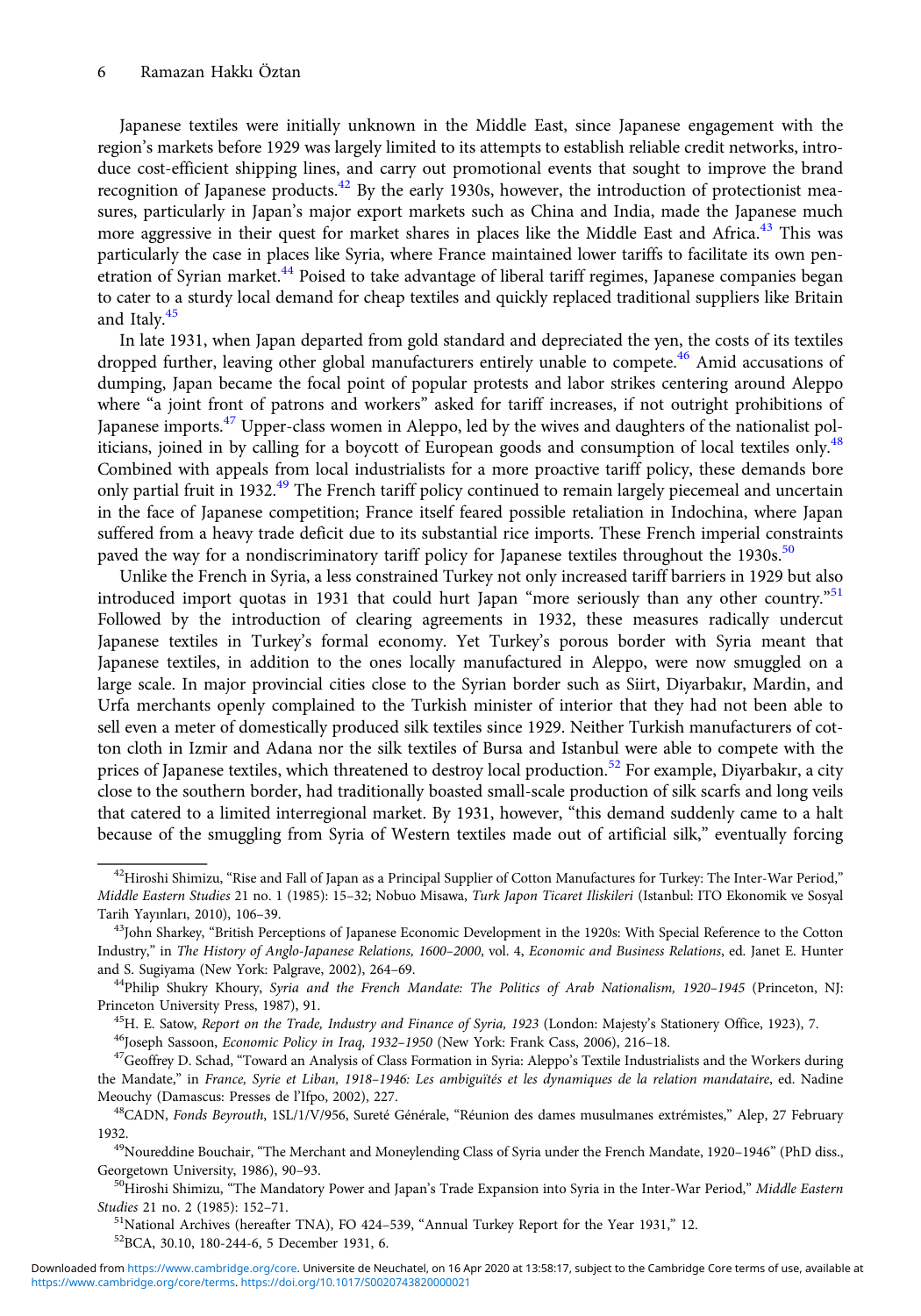producers in Diyarbakır to cut down their mulberry trees and start growing vegetables in their stead.<sup>53</sup> The situation was no different in Bursa, a major center of textile production in western Turkey, where the sales dropped dramatically, leaving producers unable even to cover the costs of initial production.<sup>54</sup> İbrahim Zühtü Bey, the owner of a silk cloth factory in the city, complained that too many factories competed in a narrowing market, and none of these domestic producers could compete with the smuggling of cheap silk textiles across Turkey's southern borders. He added, "even the French factories could not."<sup>55</sup>

#### Illicit Circuits: South to North

"In an agreeable weather, smuggling does not even need human labor around here," wrote the journalist Mumtaz Faik in 1937. "When the southern winds pick up pace, it might even be possible for cigarette papers and silk textiles, if placed carefully on one side of a path on the other side, just to fly over across the border."<sup>56</sup> Even when borders were attractively porous, however, smuggling still required human labor. The latter was abundant after the Great Depression, which swelled the ranks of the growing class of unemployed on both sides of the national borders. In Syria, for example, many local manufacturers of handicrafts who could not compete with the dumping of foreign textiles went out of business by the early 1930s.<sup>57</sup> The Damascus Chamber of Commerce put the number of those affected from the collapse of handicrafts alone at 77,000.<sup>58</sup> In rural areas hit by drought and low agricultural prices, the situation was no better. Many rural residents began to migrate to urban areas, filling the ranks of the urban poor in both Syria and Iraq.<sup>59</sup>

Those located in northern Syria first sought solutions elsewhere. Starting in the summer of 1928, they increasingly began to cross into Turkey, heading to the environs of Mersin and Adana—provinces that traditionally held good prospects for seasonal labor.<sup>60</sup> At a time when Turkey itself was suffering from drought and a downturn in the agricultural sector, however, the increasing presence of Syrians quickly prompted Ankara to start denying visas to these incoming laborers.<sup>61</sup> Barred from the formal economy, this growing class of itinerant unemployed gradually turned toward more risky but lucrative illegal ventures in a bid for survival.<sup>62</sup> "Profits from illicit trade," the French authorities concluded, "were too high not to tempt a population deprived of any other means of subsistence."<sup>63</sup> As one destitute smuggler explained to the journalist Yaşar Kemal, smuggling could make them rich in a matter of just a year or two.<sup>64</sup> It was such dreams of quick access to wealth that would continue to motivate unlawful pursuits in one generation after another.

Yet the desire to make a profit did not make one smuggle alone, for illicit cross-border circuits developed out of complex networks based on trust that were time-hardened by a long history of personal connections and overlapping commercial interests. After all, smuggling required one to navigate a strong network of intermediaries that included shop owners, smugglers, trackers, border agents, cross-border

1-2; "Mümtaz Faiktan: Mardin ve Cenub Bolgesi Hakkinda II," in *Ulus Sesi*, 23 January 1937, pg. 2.<br><sup>57</sup>Shimizu, "Mandatory Power," 156.<br><sup>58</sup>Khoury, *Syria and the French Mandate*, 397.<br><sup>59</sup>Peter Sluglett, *Britain in Ira* 

<sup>62</sup>Elif Akçetin, "Anatolian Peasants in the Great Depression, 1929-1933," New Perspectives on Turkey 23, no.1-4 (2000): 79–102, 89.

<sup>63</sup>CADN, Fonds Beyrouth, Services Spéciaux, 1SL/1/V, 2145, "D'Alep a Damas," no. 401/98, 6 February 1932, 3. 64Yaşar Kemal, Nuhun Gemisi: Bu Diyar Baştanbaşa 1 (Istanbul: Yapı Kredi Yayınları, [1971] 2004), 69.

<sup>&</sup>lt;sup>53</sup>Basri Konyar, *Diyarbekir Yıllığı*, vol. 3 (Ankara: Ulus Basımevi, 1936), 109.<br><sup>54«</sup>İpekçilikte Buhran," *Cumhuriyet*, 29 September 1931, 1, 4.<br><sup>55«</sup>Bursa'nın Büyük Derdi," *Cumhuriyet*, 25 October 1931, 6.<br><sup>56</sup>Faik, " ity and economic independence throughout the 1930s. This was particularly the case in 1937 during the lead-up to the crisis over the Syrian Sanjak of Alexandretta, when Turkish national newspapers began to solicit columns from journalists who began to report at length on the border with Syria. Mümtaz Faik (Fenik), then a young journalist and later a deputy for the Democrat Party, published more than fifty columns on the Turkish-Syrian border in the national daily Tan. His column stirred interest on both the national and local levels, even sparking a debate with a local newspaper from Mardin, Ulus Sesi, that challenged some of Faik's assumptions. See "Mümtaz Faiktan: Mardin ve Cenub Bolgesi Hakkında," in Ulus Sesi, 22 January 1937, pg.

[https://www.cambridge.org/core/terms.](https://www.cambridge.org/core/terms) <https://doi.org/10.1017/S0020743820000021> Downloaded from [https://www.cambridge.org/core.](https://www.cambridge.org/core) Universite de Neuchatel, on 16 Apr 2020 at 13:58:17, subject to the Cambridge Core terms of use, available at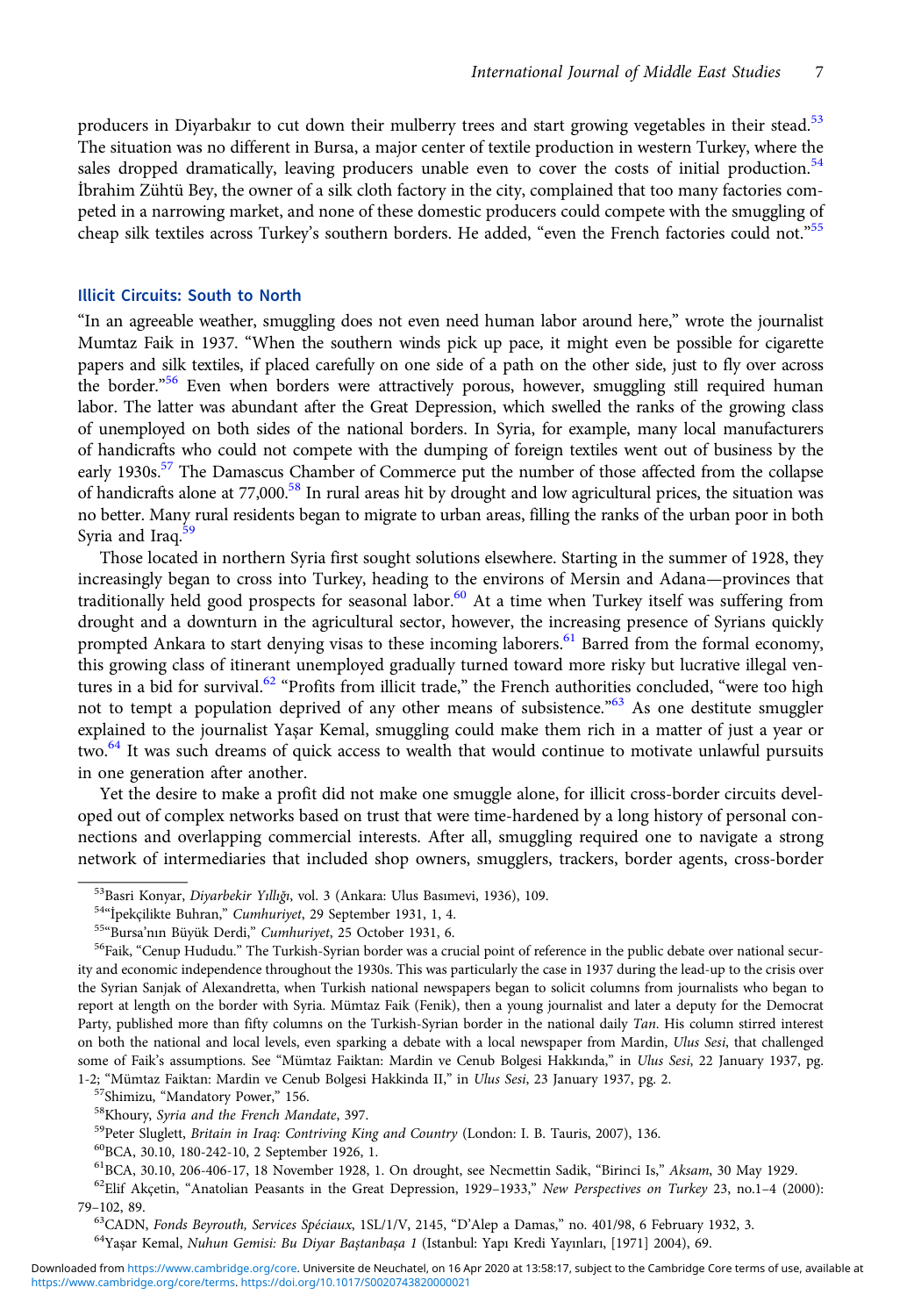hosts, and peddlers—a coalition that deeply bothered Turkish authorities.<sup>65</sup> This coalition constituted a moral economy in ways similar to the paternalistic economy of provisions in England or the peasant economies of Southeast Asia.<sup>66</sup>

Operating in an uncertain world susceptible to informants, smugglers also placed great significance on interpersonal trust, idealized notions of reciprocity, and a shared sense of socioeconomic justice. Their illicit conduct was characterized by informal credit relations that avoided formalized capitalist procedures. Creditworthiness in the Turkish-Syrian borderlands was primarily dependent on elaborate networks of trust that enabled all parties to share risks equally. For instance, the shop owners who worked with smugglers and thereby risked legal prosecution sold their goods at a higher rate than the market value in Syria. Yet the difference from the market prices they charged was put on credit and payable only if the goods made it across the border without being confiscated by the Turkish authorities en route. "With such calculus," the Turkish authorities noted, "the risks are minimized not only for the merchants who work with smugglers, but also for the latter who actually cross the border."<sup>67</sup> In this context, the shop owners who had enough capital to provide credit to smugglers actually prospered in the long run. Melki Esmer was one such merchant with sufficient capital resources, running a large warehouse in the border town of Qamishli. An Armenian, formerly Ottoman, Esmer specialized in silk and cotton cloths, particularly calico ( patiska), and he was known for providing ample credit. Strak of Hasankeyf was another merchant in Qamishli who specialized in the sale of marocain fabric. Despite having more limited capital, he provided easy loans as well.<sup>68</sup>

The ready availability of credit did not mean, however, that it was available to everyone; rather it was given only to those who cultivated a fair degree of what one might call "market reputation." This was determined by one's origins and the number of transactions successfully concluded, and augmented by stories that highlighted courage and resilience. Smugglers actively participated in this process by recounting stories and thereby marketing themselves, contributing to a robust genre of generic smuggling adventures that constantly circulated in the borderlands. "The narratives are plenty," noted Yaşar Kemal. "Choose one of the generic accounts and simply tailor it to yourself. The smugglers of Antep are working for us," manufacturing story lines.<sup>69</sup>

This world of assurances was not filled only with fiction, however. After all, smugglers needed a reputation bolstered by the solid references of those who could vouch for their reliability and integrity of character. They were often found among the closely knit circle of friends, compatriots, and relatives who could provide the simplest of assurances: that "he is one of us."<sup>70</sup> Just like smugglers, merchants also needed market reputation. Antuvan the Tailor, an Ottoman Assyrian who hailed from Diyarbakır, set up a drapery business in Qamishli. Together with his two brothers, one located in Aleppo and the other in Ras al-Ayn, Antuvan thrived on great market credibility that enabled him to deliver textiles at different drop-off locations along the border.<sup>71</sup>

Those engaged in unlawful transactions not only cultivated networks of trust and built solid reputations but also were equipped with the necessary fluidity of borderland cultures that allowed them to navigate constantly shifting identities under complex circumstances.<sup>72</sup> One smuggler noted that he had both Syrian and Turkish citizenship and said, pointing to the border, that "you put on Turkish clothes here, Arab clothes over there; that is the way to do it."<sup>73</sup> Another similarly remarked that he hailed from the

<sup>72</sup>Thomas M. Wilson and Hastings Donnan, "Nation, State and Identity at International Borders," in Border Identities: Nation and State at International Frontiers, ed. Wilson and Donnan (Cambridge, UK: Cambridge University Press, 1998), 12–13. 73Yaşar Kemal, Nuhun Gemisi, 53.

<sup>&</sup>lt;sup>65«</sup>Filik Terkiy ʿala al-Hudud, M'araka fi al-Jazirah al'Uliya m'a Muharabin," *al-Kabas*, 1 February 1932, 2.<br><sup>66</sup>E. P. Thompson, "The Moral Economy of the English Crowd in the Eighteenth Century," *Past & Present* 50 (F 76–136; James C. Scott, *The Moral Economy of the Peasant: Rebellion and Subsistence in Southeast Asia* (New Haven, CT: Yale University Press, 1976) 167–69.

<sup>&</sup>lt;sup>67</sup>BCA, 30.10, 180-244-6, 5 December 1931, 7.

<sup>&</sup>lt;sup>68</sup>Mümtaz Faik, "Kaçakçı Aynı Zamanda bir Casustur," *Tan*, 12 January 1937, 2.<br><sup>69</sup>Yaşar Kemal, *Nuhun Gemisi*, 64.<br><sup>70</sup>Ibid., 58.<br><sup>71</sup>Mümtaz Faik, "Kaçakçı Aynı Zamanda."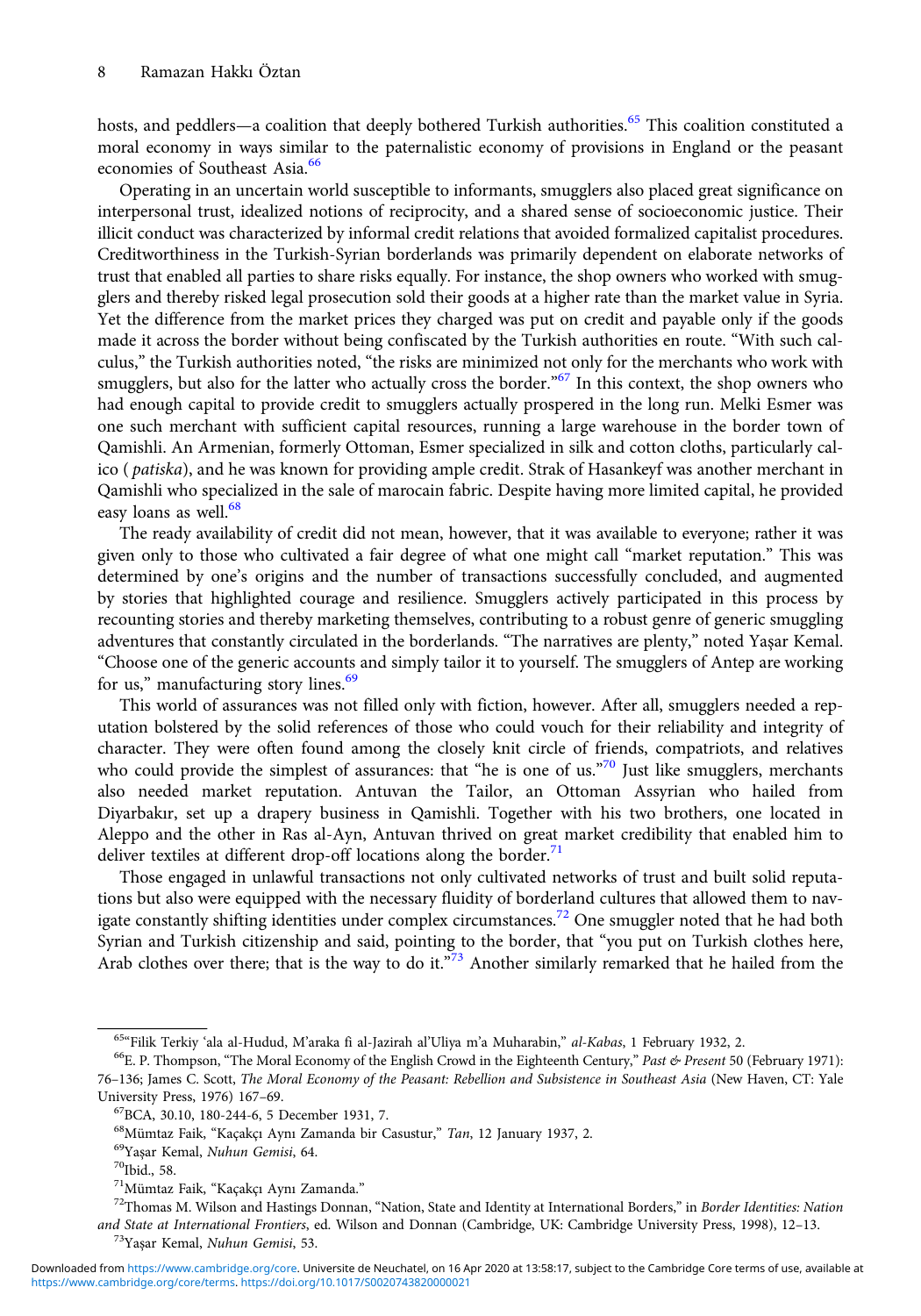village right across the border, where his uncle still lives. "Once we cross the border into our village, we will don Arab clothes" to ward off unwanted attention.<sup>74</sup>

Family and tribal ties were indeed prominent safety networks for pursuing illicit conduct. Many smugglers who crossed into Turkey operated out of places where they had relatives. Selling smuggled textiles was particularly tricky, after all: unlike sugar or salt, which could be easily blended into the existing licit stocks, silk or cotton textiles were more easily discovered by authorities; someone would need to sell them under the table.<sup>75</sup> This was often done through *bohçact*—the itinerant female peddlers of clothes who served as perfect intermediaries by navigating female-only domestic zones from one house to the next, or from weddings to Sufi lodges.<sup>76</sup> Just as the fashionable Western clothes that came from Aleppo dictated the parameters of fashion for the elite women in the borderlands, the textiles bohçacıs sold catered to local tastes.

Although textiles played a major role in illegal cross-border exchanges beginning in 1929, they were not the only commodity trafficked from Syria into Turkey. Coalitions also engaged in smuggling large quantities of goods that were subject to state monopoly production and sale. These goods ranged from cigarette paper to salt, alcohol, gas, sugar, coffee, matches, and lighters, diversifying the cargoes of smugglers. "In the past two to three years," a report woefully concluded by late 1931, "there was nearly no sugar and gas that got shipped to the towns bordering Syria with duties paid."<sup>77</sup> To combat the prevalence of illicit flows, Turkey began experimenting with price-fixing mechanisms for key commodities beginning in the mid-1920s. Turkey, for example, with its tobacco monopoly, could boast that it offered the cheapest cigarette to its consumers, seeking to undercut tobacco smuggling.<sup>78</sup> A similar policy was applied to salt and raki (an anise-flavored alcoholic drink); the state kept the prices low in the borderland communities.79 Yet the state could not target textiles with a price-fixing mechanism, which continued to be the most frequently smuggled commodity. In the end, silk and cotton clothes offered the highest profit margin to the smugglers and at the same time were the most damaging to the state treasury due to the heavy customs duties they carried. Hopes for quick profits from their trade even attracted smugglers from faraway regions, who began to run convoys with armed guards, as large as fifty men strong.<sup>8</sup>

Many hamlets that dotted the border featuring no more than a handful of huts before the late 1920s slowly began to grow in response to this fertile illicit economy. As hamlets gradually turned into villages and towns into small cities, with the opening of many shops and depots border communities gradually turned into commercial centers that drew merchants from western Syria who hoped for quick profits from illegal cross-border exchanges.<sup>81</sup> According to one possibly exaggerated calculation, there were around forty-four market towns in Syria along the Turkish border from Payas to Cizre, featuring a total of 1,765 shops and stores.<sup>82</sup> Darbasiya was one such town that the border divided into two. On the Syrian side, the town had a population of 2,500, with an Assyrian majority. Disproportionate to the population of this small town, there were fifty drapers who traded silk and cotton textiles, as well as eighty-one aktar shops, a type of a general store.<sup>83</sup> Amuda was another border town that had a population of just 3,625 but was serviced by no less than 150 *aktar* shops, which were, according to the journalist Mümtaz Faik, fronts for trafficking silk and cotton textiles across the border.<sup>84</sup> Perhaps the most striking example was the hamlet of Àyn Diwar that was ceded "with its three roofed structures" to the French in June 1930 as part of the border settlement. In a matter of two years, the Turkish authorities sighed, Ain Divar had grown into a village of 200 houses and eighty stores.<sup>85</sup> The story was the same for

<sup>74</sup>Ibid.

<sup>&</sup>lt;sup>75</sup>BCA, 30.10, 180-244-6, 5 December 1931, 9.<br><sup>76</sup>Yaşar Kemal, *Nuhun Gemisi*, 57–58.

<sup>&</sup>lt;sup>77</sup>BCA, 30.10, 180-244-6, 5 December 1931, 3.<br><sup>78</sup>BCA, 30.10, 179-238-10, 8 August 1933, 21–25.

<sup>&</sup>lt;sup>79</sup>BCA, 30.10, 180-244-6, 5 December 1931, 6.

<sup>80</sup>Ibid., 4, 15.

<sup>&</sup>lt;sup>81</sup>Christian Velud, "L'emergence et l'organisation sociale des petites villes de Jezireh, en Syrie, sous le mandat français," URBAMA 16–17 (1986): 85–103, 94.<br><sup>82</sup>Mümtaz Faik, "Hudut Boyundaki Bütün Pazarların Umumi Bir Tablosu," *Tan*, 17 January 1937, 2.<br><sup>83</sup>Mümtaz Faik, "Derbesiye'nin Yarısı Bizde, Yarısı da Suriye Dahilindedir," *Tan*, 16 Jan

[https://www.cambridge.org/core/terms.](https://www.cambridge.org/core/terms) <https://doi.org/10.1017/S0020743820000021> Downloaded from [https://www.cambridge.org/core.](https://www.cambridge.org/core) Universite de Neuchatel, on 16 Apr 2020 at 13:58:17, subject to the Cambridge Core terms of use, available at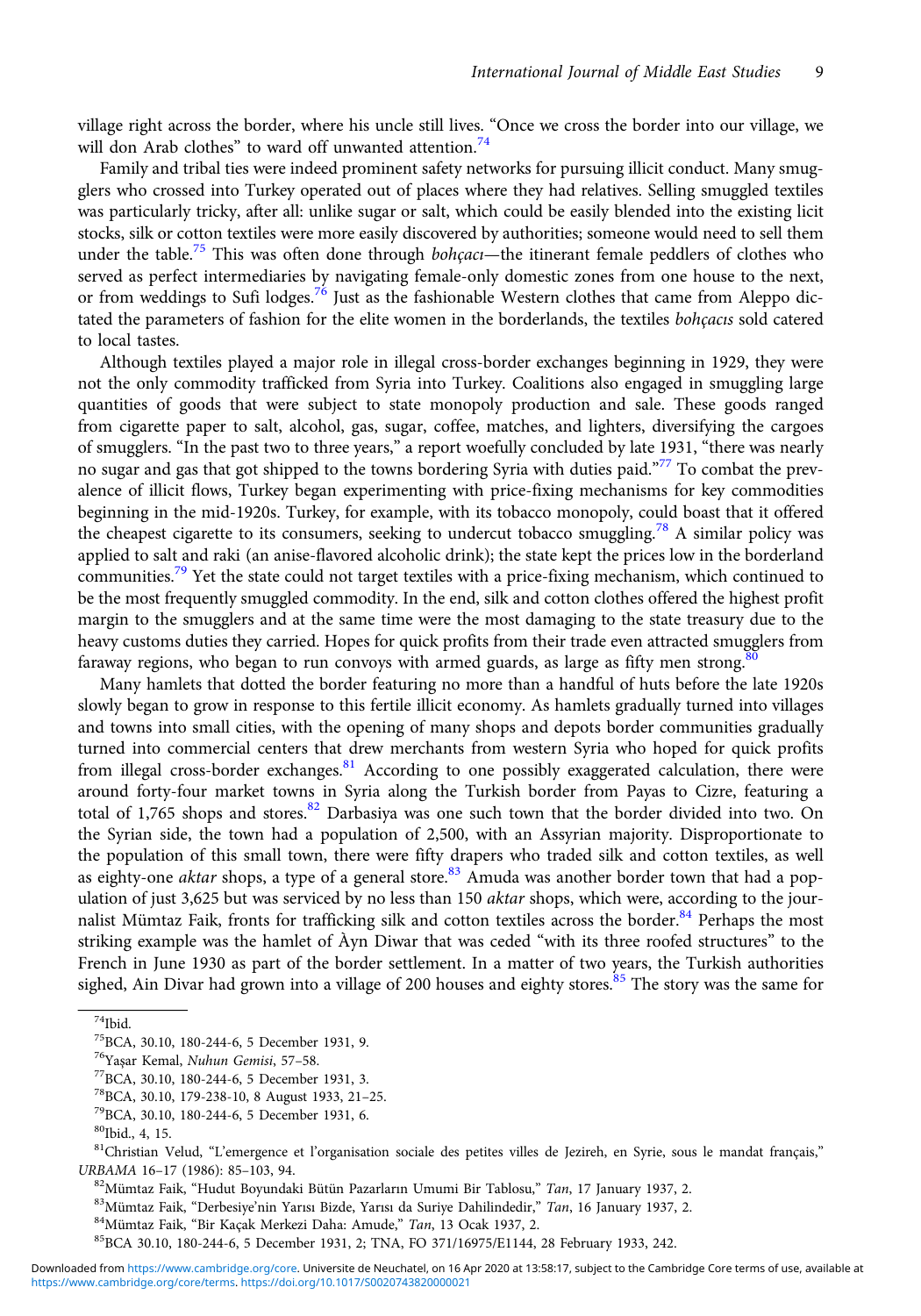more prominent towns such as Qamishli, which was established by the French in 1926 but became the most important commercial center in the region by 1929.<sup>86</sup>

"Tolerated and even encouraged" by the French, smuggling had become the engine of regional economic growth and urban expansion along the Turkish border.<sup>87</sup> Yet the question of the number of shops and size of border villages that took part in illicit trade remained hotly contested. The Turkish authorities tended to exaggerate the scale and number of those involved, whereas the French sources chose to play them down.<sup>88</sup> Both publicly and in private, Ankara pointed fingers at French officials time and again, accusing them of protecting smugglers and having a vested interest in increased volumes of illegal trade that gave the borderland communities a new lease on life at the expense of Turkish coffers. In the eyes of Ankara, the French ultimately did very little in the way of enhancing border security, in contrast to Turkey's borders elsewhere, such as the borders with Iran and the Soviet Union, where both sides strove to maintain tight controls and keep smuggling to a minimum.<sup>89</sup>

One British official interpreted continued Turkish frustration with smuggling across its Syrian border as largely a political matter informed by unhappiness with "the French authorities in Syria for settling large bodies of Armenians, Kurds, and Circassians near the Turkish frontier.<sup>"90</sup> Ankara indeed continued to file protests to the French over the years, seeking removal of minorities from the sensitive zone where they were accommodated by mandatory authorities.<sup>91</sup> To be sure, the Turkish authorities also considered illegal economic activity a factor that played into the political agendas of former Ottoman subjects such as Kurds, Armenians, and Assyrians living along the border.<sup>92</sup> In their private conversations among themselves, however, Turkish authorities were careful not to reduce the complexity of illicit networks to a manifestation of ethno-religious loyalties. The minister of interior Şükrü Kaya noted that border shops catering to the smugglers were owned by a mixture of former Ottoman subjects such as Armenian and Assyrians who knew the languages, trade networks, and market dynamics on both sides of the border.<sup>93</sup> In a private meeting in which the reasons for the rise in smuggling and border security concerns were extensively discussed, Seyfi Düzgören, the commander general for customs security, put less emphasis on ethnic loyalties than on tariff discrepancies, the geography of the border, French policies, and Ankara's difficulties severing southern Turkey from Aleppo, its historical supply center.<sup>94</sup>

In borderlands that were particularly defined by a multiplicity of ethno-religious identities, smuggling circuits did not follow ethno-religious affiliations neatly. When a piece of intelligence emerged indicating that Kurds were plotting with Armenians to establish a new state, a project presumably supported by a member of the Bedirkhan family, one British official opined that "these reports probably relate to persons engaged in smuggling between Syria and the adjacent Turkish vilayets, who wish to give a more respectable appearance to their activities by engaging in politics."<sup>95</sup> Ethno-religious loyalties therefore constituted only one of many currencies valid in a smuggling economy that thrived in borderlands – areas that are above all defined by the primacy of complex networks of trust.

#### Illicit Circuits: North to South

France was not the only country that encouraged illicit exchange; nor was Japan the only exporter that dumped goods on foreign markets. Turkey itself did both. Illegal circuits did not operate in just one direction after all. Just as the Turkish markets were flooded by cheap Japanese silk and cotton textiles coming

<sup>&</sup>lt;sup>86</sup>TNA, FO 371/16975/E1144, 28 February 1933, 241–42.<br><sup>87</sup>Jordi Tejel, *Syria's Kurds: History, Politics and Society* (London: Routledge, 2009), 67–68.<br><sup>88</sup>CADN, *Fonds Beyrouth, Services Spéciaux,* 1SL/1/V, 2145, "Delega Arab-Pounar," 19 January 1938.<br><sup>89</sup>M. Bülent Varlık, ed., Umumi Müfettişler Toplantı Tutanakları (1936) (Ankara: Dipnot Yayınları, 2010), 126.<br><sup>90</sup>TNA, FO 371/15381/E6375, December 28, 1931, 391.

<sup>91</sup>CADN, Fonds Beyrouth, Services Spéciaux, 1SL/1/V, 2181, "4° Session Commission Permanente de Frontières," 12 Avril 1943, 2–4.<br><sup>92</sup>Benjamin Thomas White, *The Emergence of Minorities in the Middle East: The Politics of Community in French Mandate* 

Syria (Edinburgh: Edinburgh University Press, 2011), 113–17.<br><sup>93</sup>BCA, 30.10, 180-244-6, 5 December 1931, 2–3.<br><sup>94</sup>Varlık, Umumi Müfettişler, 41–46.<br><sup>95</sup>TNA, FO 371/16981/E522, 7 January 1933, 53.

[https://www.cambridge.org/core/terms.](https://www.cambridge.org/core/terms) <https://doi.org/10.1017/S0020743820000021> Downloaded from [https://www.cambridge.org/core.](https://www.cambridge.org/core) Universite de Neuchatel, on 16 Apr 2020 at 13:58:17, subject to the Cambridge Core terms of use, available at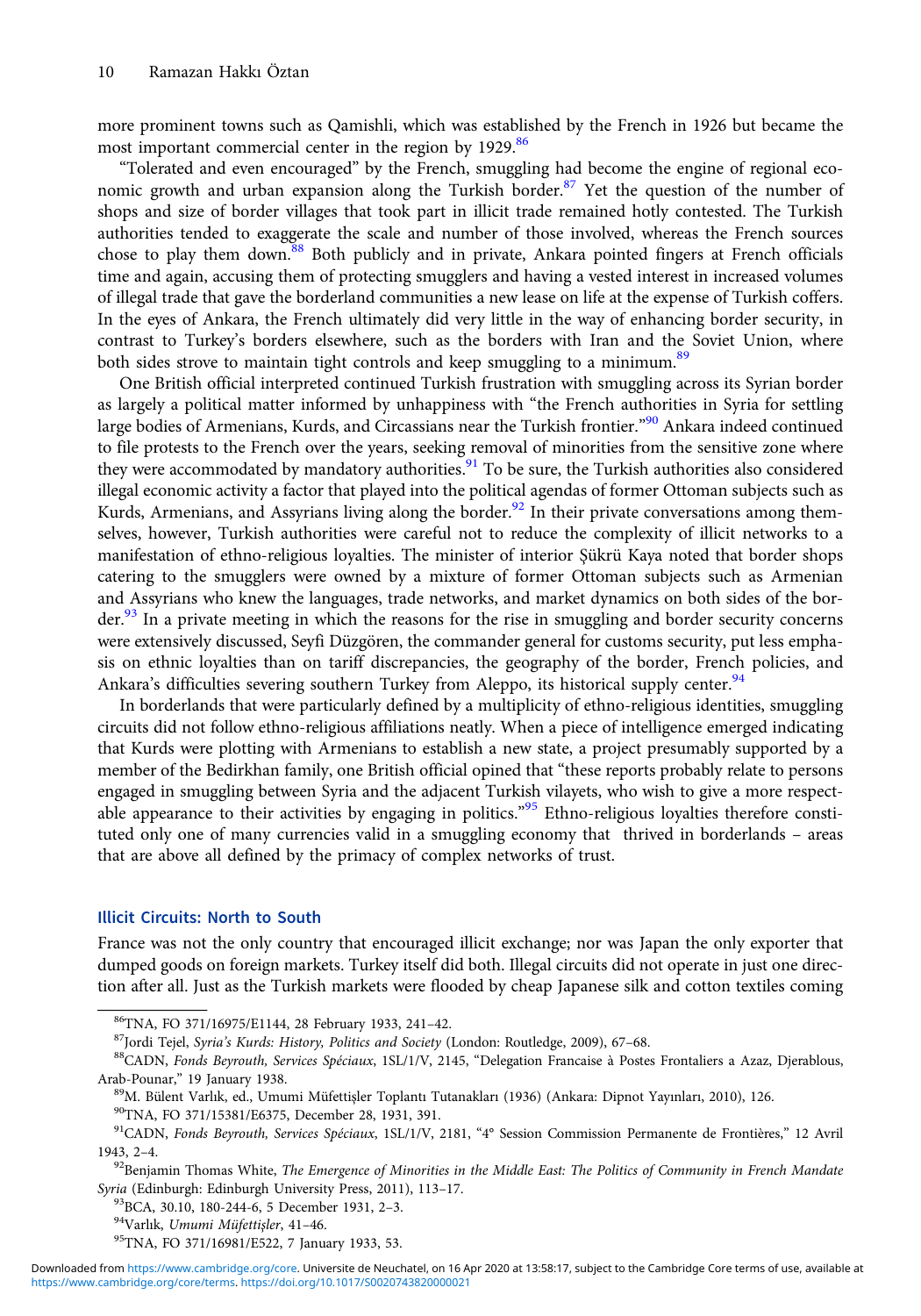from Syria, so did markets in the Middle East become flooded with narcotics smuggled from Turkey beginning in 1929.

Ottoman Anatolia had long been home to poppy fields, where peasants had grown this labor-intensive crop for many centuries using traditional methods in small-scale family-run operations. By the early 1830s, the prospects of an ever-growing Chinese demand for opium coupled with the successes of the British monopoly led the Ottomans to establish a domestic opium monopoly of their own and try to find a niche in the Chinese market. Although Britain eventually contained Ottoman efforts through a liberal trade agreement that outlawed Ottoman monopolies, opium continued to be an important cash crop in the Ottoman Empire, claiming "nearly ten percent of all agricultural exports from Anatolia."<sup>96</sup> By the late 19th century, the growing popularity of opioids such as heroin, which was increasingly used both pharmaceutically and recreationally, raised questions about international regulation of the manufacture and sale of mind-altering substances. Yet such trade limitations were often forced on producer countries by consumer nations at the expense of the former; hence international cooperation was not easily forthcoming.

As a major producer, the Ottoman Empire, and later Turkey, tended to avoid entering into international talks starting at the turn of the century, or embraced an uncompromising attitude when it did so. Bypassing the emerging conventions and norms worked to its own benefit. Thriving in this environment were merchants from Istanbul who argued that "Turkey, not being a party to the Geneva Convention [1925], can export unlimited quantities" of narcotics.  $97$  As such international regulations forced the closure of heroin factories in Western Europe, notably in Paris and Basel, the center of production gradually shifted to Istanbul, where three factories established by French and Japanese manufacturers opened their doors to meet the surging global demand.<sup>98</sup>

The timing could not have been better for this burgeoning opioid industry. The Great Depression that had hit cash-crop growing regions the hardest led Turkish peasants to rapidly shift to the cultivation of opium. After a visit to his constituency in May 1930, Tahsin Bey, the parliamentary deputy for Denizli, confessed that he "had never seen opium poppies in the environs of Denizli and Aydın for the past thirty years, but now they covered all the fields stretching from Balıkesir to Denizli." Replacing crops such as tobacco, barley, and corn, opium became the only profitable product for the peasants in 1929. Costs of cultivation and transportation were easily covered because it was light in bulk but high in value.<sup>99</sup>

Turkey therefore emerged from the Great Depression as a major cultivator of raw opium, with ready industrial facilities in a port city that processed high-quality heroin and morphine destined for consumer societies.<sup>100</sup> One destination was Egypt, which had emerged from the recession in great economic distress. This pushed sectors of its population "to the margins of labor force (and) encouraged many to engage in drug trafficking."<sup>101</sup> The drug trade offered easy profits and minimal risk that made "the temptation to smuggle enormous."<sup>102</sup> Egypt had suffered from a narcotics problem since the turn of the century. Although Britain forbade Greece from supplying hashish to Egypt in 1910, the Levantine producers in Syria and Lebanon soon absorbed the Greek market share.<sup>103</sup> Starting in 1918, the Egyptian market also began to see a gradual increase in the heroin supply from European manufacturers, fueling a rise in the number of Egypt's addicts to approximately half a million within a decade.<sup>104</sup> With the

<sup>&</sup>lt;sup>96</sup>İbrahim İhsan Poroy, "Expansion of Opium Production in Turkey and the State Monopoly of 1828–1839," International Journal of Middle East Studies 13, no.2 (1981): 191–211. <br><sup>97</sup>Archives of the League of Nations, R3188, 12/19229/3541, Drug Factories in Turkey, "Letter from Triand M. Fufas, Istanbul,

to Messrs. Heinrich Oppermann, Hamburg," 7 March 1931, 3.<br><sup>98</sup>TNA, FO 424-539, "Annual Report on Turkey for 1929," 32.<br><sup>99</sup>TBMM Zabtt Ceridesi, vol. 19, 60. İnikat, 18 May 1930, 120.<br><sup>100</sup>Russell Pasha, *Egyptian Service,* 

and Turkey" (MA thesis, University of Texas at Austin, 2017), 22. 102 Decadent Pleasures, Emaciated Fellahin, and the Campaign against Drugs," 102Liat Kozma, "White Drugs in Interwar Egypt: Decadent Pleasures, Emaciated Fe

Comparative Studies of South Asia, Africa and the Middle East 33, no.1 (2013): 89–101.<br><sup>103</sup>Cyrus Schayegh, "The Many Worlds of 'Abud Yasin; or, What Narcotics Trafficking in the Interwar Middle East Can Tell

Us About Territorialization," American Historical Review 116, no. 2 (2011): 273–306.<br><sup>104</sup>"Mısır'da Uyuşturucu İlaçlarla Zehirlenme İptilasının Korkunç Hali," in *Türkiye Hilaliahmer Mecmuası*, 111 (15 Teşrin-i

sani 1930): 180–81.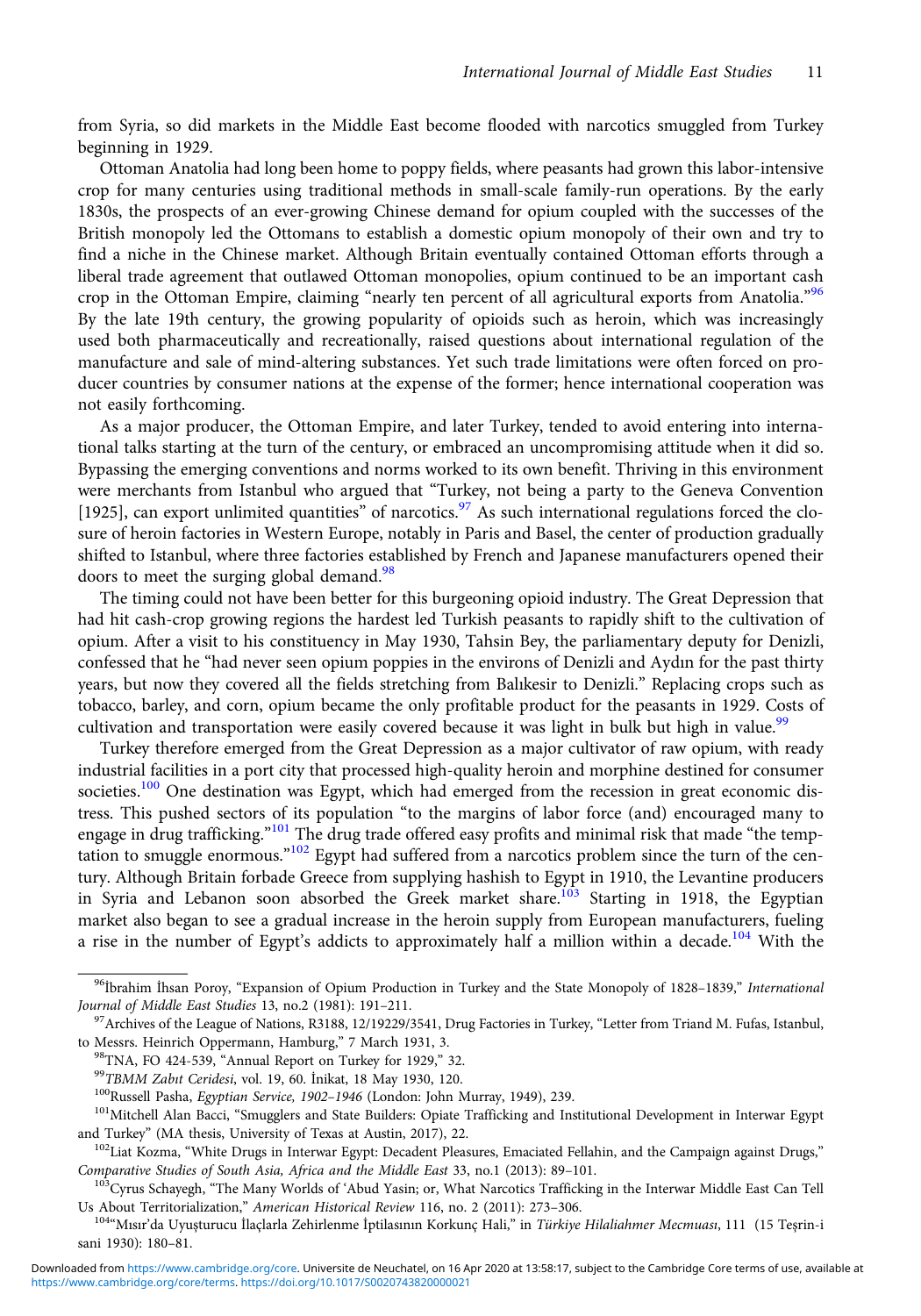crackdown in Europe and the emergence of Turkey as the major supplier of opioids by the late 1920s, nearly all heroin and morphine sold in Egypt originated in Anatolia.<sup>105</sup> Egypt accordingly mounted an international campaign that framed Turkey as an opportunist nation that dumped opioids on foreign markets, threatening the global moral order.<sup>106</sup>

Increasingly upset with its fading image abroad and concerned with the domestic implications, Turkish authorities closely monitored the foreign press and the negative publicity circulating within the League of Nations. The League's effort to solve moral issues like the smuggling of alcohol and narcotics came at a time when Turkey desperately needed to maintain opium as a major cash crop. In February 1931, in an attempt to appease the international community, Ankara decided to introduce tighter regulations on the operation of the three factories in Istanbul, but production continued uninterrupted.<sup>107</sup> As Turkish opioids continued to feed the global narcotic networks via Marseilles, international pressure mounted further. By late 1931, the United States openly threatened Turkey with legislation that would prohibit the licit purchase of Turkish opium due to its noncompliance with international regulations. This was followed by American lobbying efforts in Ankara. A few days after a personal meeting between the American ambassador and Mustafa Kemal, Turkey relented and decided to comply with international regulations on opium.<sup>108</sup>

The decision to do so bolstered the broader rapprochement of Ankara with Europe that began in July 1932 when it became a member of the League of Nations.<sup>109</sup> Until then, Turkey was home to a long list of traffickers who supplied opioids to diverse markets in the Eastern Mediterranean and beyond. For example, individuals such as Nissim Calderon and Mikhaili Anapniotis, both based in Istanbul, were prominent figures in the smuggling of narcotics into Egypt and Ethiopia. The Turkish crackdown and the arrests of some traffickers by the Egyptian authorities in 1932 forced some criminal bosses to relocate first to Bulgaria and eventually to China.<sup>110</sup>

In this process, Ankara also pledged to close down the three factories in Istanbul and announced the creation of a state monopoly to oversee opium production and exports. The centralization of production in few major factories meant that Turkey now had a direct stake in the financial success of its state monopoly on opioids and as a result became more eager to dismantle illegal narcotic networks. Increased vigilance on the part of Turkish authorities coupled with the growing cooperation of the international community in dismantling the illicit circuits in the Eastern Mediterranean would gradually force smugglers to find alternatives to the maritime routes, once the preferred method of shipping narcotics from Istanbul to Egypt.<sup>111</sup>

Starting in the early 1930s, opium and its derivatives, and to a lesser extent hashish, began to find their way across the Turkish-Syrian border, supplying the markets to the south with narcotics that featured higher morphine content.<sup>112</sup> Turkish opioids that fed into these cross-border circuits often originated from small-scale factories and workshops that continued to operate underground, beyond the purview of Turkey's state-run monopoly.<sup>113</sup> Turkish hashish was often smuggled through these circuits as well. This was particularly the case after 1929, when the French destroyed sizable hashish fields in its mandated territories and Turkish and Greek hashish producers quickly stepped up to fill the regional demand by supplying hashish of superior quality.<sup>114</sup>

 $1 - 2$ .

<sup>&</sup>lt;sup>105</sup>Bureau Central d'Informations des Narcotics, *Rapport Annuel 1930* (Le Caire: Imprimerie Nationale, 1931), 22.<br><sup>106</sup>Bacci, "Smugglers and State Builders," 43–50.<br><sup>107</sup>BCA, 30.10, 178-230-1, 19 May 1931, 7.<br><sup>107</sup>BCA, 3

Consequences," Journal of Social History 23, no. 2 (1989): 323.<br><sup>111</sup>Philippe Chassagne, "Opiacés et routes des Balkans: Facteurs géographiques, historiques et politiques du phénomène,"

Hérodote 112, no. 1 (2004): 139–56, 149.<br><sup>112</sup>Central Narcotics Intelligence Bureau, *Annual Report for the Year 1938* (Cairo: Government Press, 1939), 89.<br><sup>113</sup>CADN, *Ankara Ambassade*, 36PO/1, 323, "Rapport sur le Trafic

<sup>10</sup> Septembre 1932, 3.<br><sup>114</sup>CADN, *Ankara Ambassade*, 36PO/1, 323, "Rôle de la Turquie dans la contrebande des stupéfiants au Levant," 2 Mars 1934,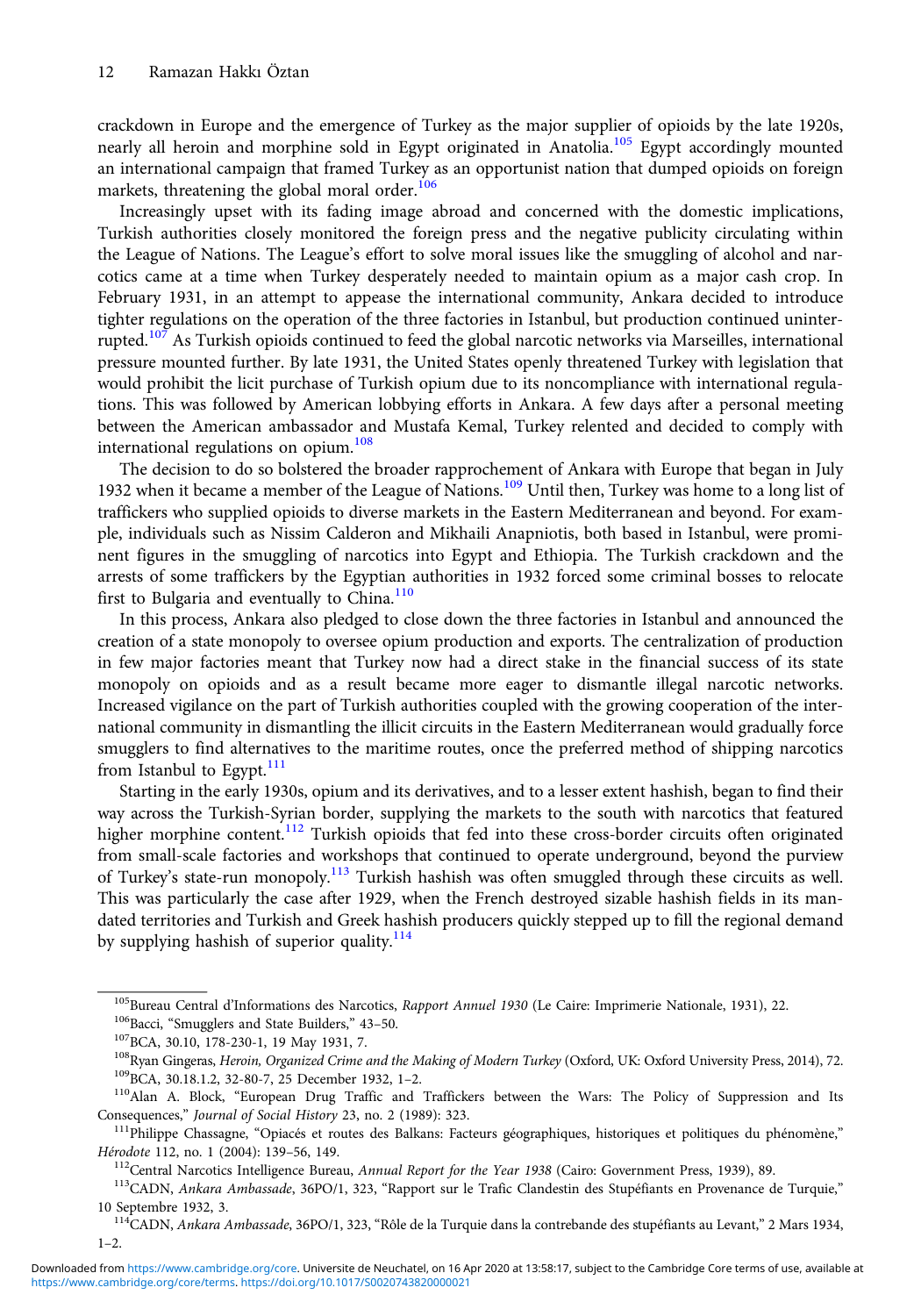The French authorities were quick to react, blaming Turkey "for spreading its dangerous products towards the south of its territory."<sup>115</sup> First amassed in towns like Adana, Antep, or Kilis, all close to the Syrian border, the narcotics were then smuggled into Aleppo. An unnamed smuggler, in one instance, was known to collect opium from places as far as Bursa and stockpile approximately five tons per year in his private depots in Antep before shipping them to Aleppo.<sup>116</sup> Aleppo played a central role in illicit narcotic trade. Available French statistics show that drug smuggling across the Turkish-Syrian border was largely restricted to the province of Aleppo, suggesting that drug smuggling was probably monopolized by a few powerful figures in the city.<sup>117</sup> These Aleppine intermediaries would then tap into existing illegal circuits of hashish traffickers farther south, who trafficked narcotics to Egypt either through the port of Beirut or by the land route crossing British Palestine.<sup>118</sup>

Individuals such as Àbdu Husnu from Antakya were couriers in this trade. He would first cross into Turkey and sell his batch of smuggled textiles in Adana; he would in turn receive a package of hashish originating from Istanbul and traffic it to Aleppo or Beirut, from where it was destined for Egypt.<sup>119</sup> Although there were not many drug smugglers arrested while operating on this route, the information derived from those who were caught suggested that it was the most common itinerary among smugglers by the early 1940s.<sup>120</sup> One intercepted shipment in 1935 involved 188 kilograms of Turkish hashish that followed the well-trodden route from Gaziantep to Aleppo, then down south to Beirut and Haifa. Drug smugglers like 'Abbud Yasin thrived in this environment, where surveillance of porous border zones was further challenged by an ever-expanding infrastructure of motorized transportation.<sup>121</sup>

Such transportation links better connected the Turkish producers to illicit distributors via Aleppo, making the fight against drug trafficking more difficult. In one instance in 1933, the authorities at the Adana train station discovered 13 kilograms of cocaine hidden inside a package of textiles and arrested Ahmad Nayali, an Aleppo egg merchant. In this particular circuit, Nayali functioned as a liaison between the Turkish traffickers and a certain Muhammad Shakir, a merchant and distributor of cocaine and hashish in Baghdad. After his arrest, Nayali admitted that it was the fifteenth package he had helped smuggle across the border.<sup>122</sup> Official figures were therefore far from capturing the real scale of illicit trade, since they only reported the narcotics successfully seized by the authorities.<sup>123</sup> After all, borders could harden and measures become tighter, but smugglers continued to develop creative methods of their own to avoid capture.

## Making a Border: Discourses, Institutions, and Practices

As one Turkish official put it, the post-1929 period had already led to an explosion in illegal trade, but "the latest addition of narcotics" destroyed not only "state revenues but also threatened national consciousness and identity."<sup>124</sup> It was through the deployment of such discursive frames that Turkey would start trying to halt illicit crossings of its southern border. Narcotics were not the only commodity that presented dangers to the Turkish body politic, however. Speaking in December 1929, Turkish prime minister İsmet İnönü declared that "we will not agree to let our Turkish daughters turn fragile with rotten lungs, while incensed in lavender and donning fine silk cloth." Referring to the nation's historic sacrifices, he reminded his audience of how "their mothers put wildflowers around their heads and carried ammunition to the front thanks to their sturdy bodies." The daughters of the republic should follow suit by

Turkey and intercepted a total of 11,788 kilograms of narcotics in the course of eight years (BCA, 490.1, 1455-38-1, July 1938, 40).<br><sup>124</sup>BCA, 490.1, 1455-38-1, July 1938, 39.

<sup>&</sup>lt;sup>115</sup>Ibid., 3.<br><sup>116</sup>Yaşar Kemal, *Nuhun Gemisi*, 96.<br><sup>117</sup>CADN, *Fonds Beyrouth, Services Spéciaux*, 1SL/1/V, 2145, Contrebande, Déserteurs Turcs et Syriens, 1934–1944.<br><sup>118</sup>Gingeras, *Heroin*, 100–02.<br><sup>119</sup>BCA, 30.10, 180 du Haut-Commissariat," 1 Novembre 1933.<br><sup>123</sup>In 1938, for instance, Ankara reported that it managed to shut down twenty-six factories and workshops operating in

[https://www.cambridge.org/core/terms.](https://www.cambridge.org/core/terms) <https://doi.org/10.1017/S0020743820000021> Downloaded from [https://www.cambridge.org/core.](https://www.cambridge.org/core) Universite de Neuchatel, on 16 Apr 2020 at 13:58:17, subject to the Cambridge Core terms of use, available at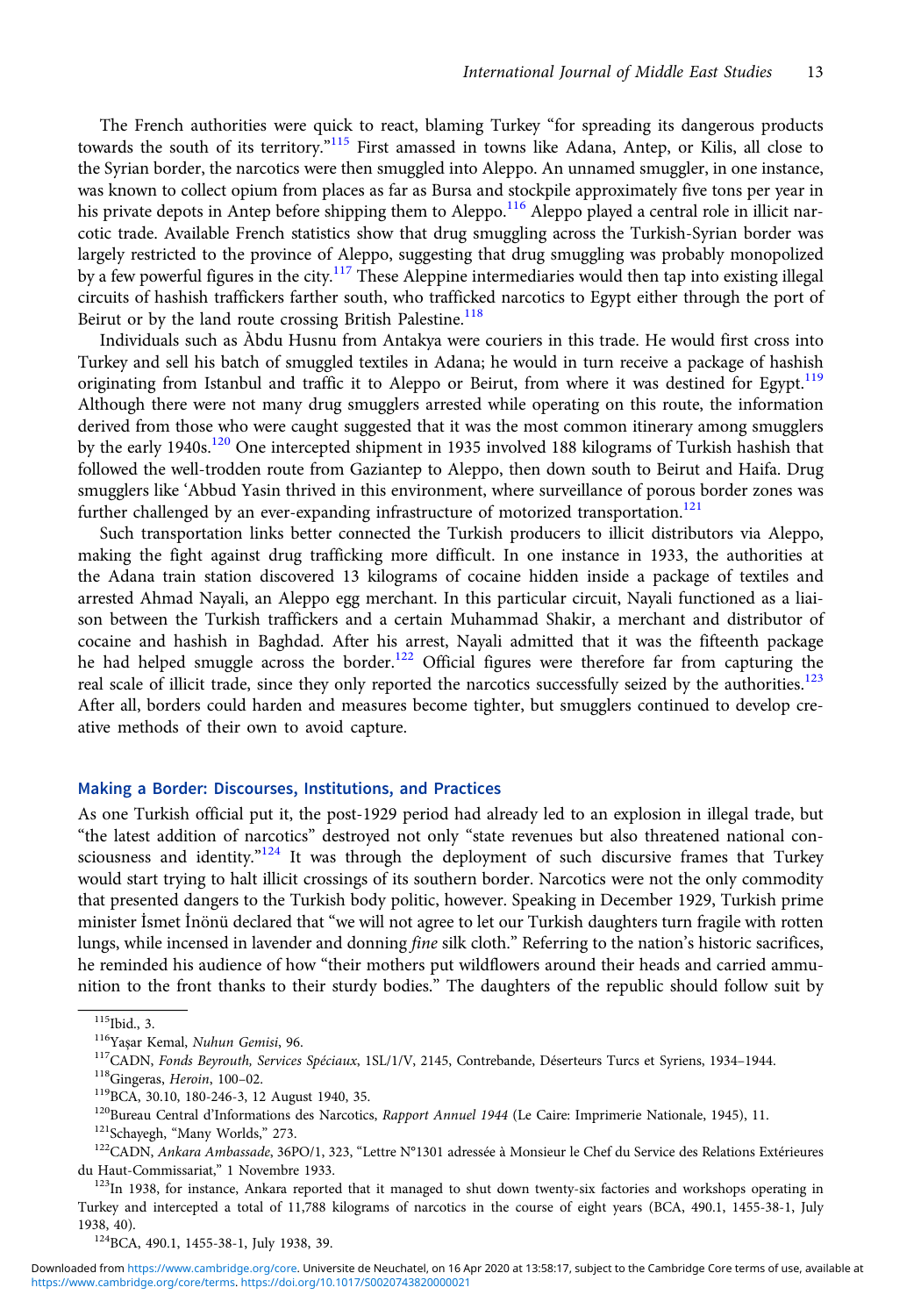"having a strong physique, putting on domestic silk textiles, wearing the scent of wildflowers, and above all turning their homes into formidable fortresses by being frugal and economical."<sup>125</sup> The establishment in Ankara had good reasons for framing its anti-smuggling campaign in terms of economic warfare, as part and parcel of a continuing struggle for national survival.<sup>126</sup> By the early 1930s smuggling cost Turkey around one-tenth of its revenues annually.<sup>127</sup> Three-fourths of this illegal trade took place across Turkey's southern borders, and one historian concluded that the volume of these illicit exchanges was higher than that of formal transactions between Syria and Turkey.<sup>128</sup>

In analyzing the nature of this trade, government officials often struck a sober tone, sticking to technical analyses of tariffs and price differences. Yet the discourse of economic warfare was a pervasive one. One report, for instance, took as its reference point the Siege of Vienna in 1683, often framed as a symbolic turning point in Ottoman decline, arguing that smuggling carried out by "non-Turkish elements" was one of the reasons the siege had failed.<sup>129</sup> Such a narrative often roused deep-seated fears of fifth columnists who readily served imperialist ambitions. In the context of the interwar years, the imperialists were the French in Syria, "mobilized in an economic offensive against Turkey," whereas the fifth columnists were the ex-Ottoman Armenians, Assyrians, and Kurds, all situated along the border, where they posed risks with their knowledge of the Turkish interior.<sup>130</sup> This discourse was reproduced at the direction of Ankara in "a violent press campaign backed up by influential deputies."<sup>131</sup> Disseminated through local newspapers across southern Turkey, the campaign framed smugglers as the enemies of the nation, responsible for illicit incursions into the motherland.<sup>132</sup> The newspapers depicted the border as a frontier zone similar to the American West, plagued with prostitution and swarming with criminals, where the richness of Ras al-Àyn resembled that of Chicago and local trackers were comparable to Nat Pinkerton.<sup>133</sup> In the genre of "dispatches from the wild," these depictions framed the southern border as chaotic and savage in nature, a contrast to the sociopolitical order Ankara sought to represent.<sup>134</sup>

Such cultural constructions of the southern border served to legitimize the impending institutionalization of a more intrusive border regime. Reporting in June 1931, the governor of Cebelibereket (modern Osmaniye) reached the bitter conclusion that catching a smuggler on the border was "a matter of sheer coincidence," and the governor of Antep highlighted the lack of administrative coordination and the susceptibility of border guards to corruption.<sup>135</sup> By November 1931, a new ministry of customs and monopolies had been established, tasked with creating an effective border regime, and Ankara would spend the rest of the decade introducing uniform militarized border guards together with mechanized units and a better network of informants to support them.<sup>136</sup> This increased presence of law enforcement along the border was paired with legislation comprising two separate anti-smuggling laws, in 1931 and 1934, that made the trials of those caught conclude faster and the sentences harsher. In Antep alone, the introduction of specialized courts trying only smugglers was said to have reduced illicit transactions by 80 percent from 1932 to 1935.<sup>137</sup>

This process was by no means peaceful, as it often pit the smugglers and the customs guards against one another. In one such instance in Antep in early January 1934, the government forces intercepted a thirty-person party of smugglers led by Elbistanlı Bekir Dede. After a confrontation lasting two days, they caught twenty-seven smugglers alive, together with their fifty-six bales of contraband from Aleppo.<sup>138</sup>

<sup>&</sup>lt;sup>125</sup>TBMM Zabıt Ceridesi, vol. 14, 13. İnikat, 12 December 1929, 33.<br><sup>126</sup>Paul N. Hehn, A Low Dishonest Decade: The Great Powers, Eastern Europe and the Economic Origins of World War II, 1930–1941 (New York: Continuum, 2002), 276.<br>
<sup>127</sup>Yunus Nadi, "Niçin Fevkalade Tedbir İstiyoruz?" *Cumhuriyet*, 21 October 1931, 1.<br>
<sup>128</sup>BCA, 490.1, 1455-38-1, July 1938, 40; Peter, *Les Entrepreneurs*, 206.<br>
<sup>129</sup>BCA, 4

Press, 2015), 60.<br><sup>135</sup>BCA, 30.10, 180-243-21, 21 June 1931, 3; 12 July 1931, 6.<br><sup>136</sup>BCA, 30.10, 179-238-10, 8 August 1933, 5–7.<br><sup>137</sup>"Gaziantep'te Kaçakçılık Eskisine Nisbetle %80 azalmıştır," *Ulus Sesi Mardin*, 24 Janu

[https://www.cambridge.org/core/terms.](https://www.cambridge.org/core/terms) <https://doi.org/10.1017/S0020743820000021> Downloaded from [https://www.cambridge.org/core.](https://www.cambridge.org/core) Universite de Neuchatel, on 16 Apr 2020 at 13:58:17, subject to the Cambridge Core terms of use, available at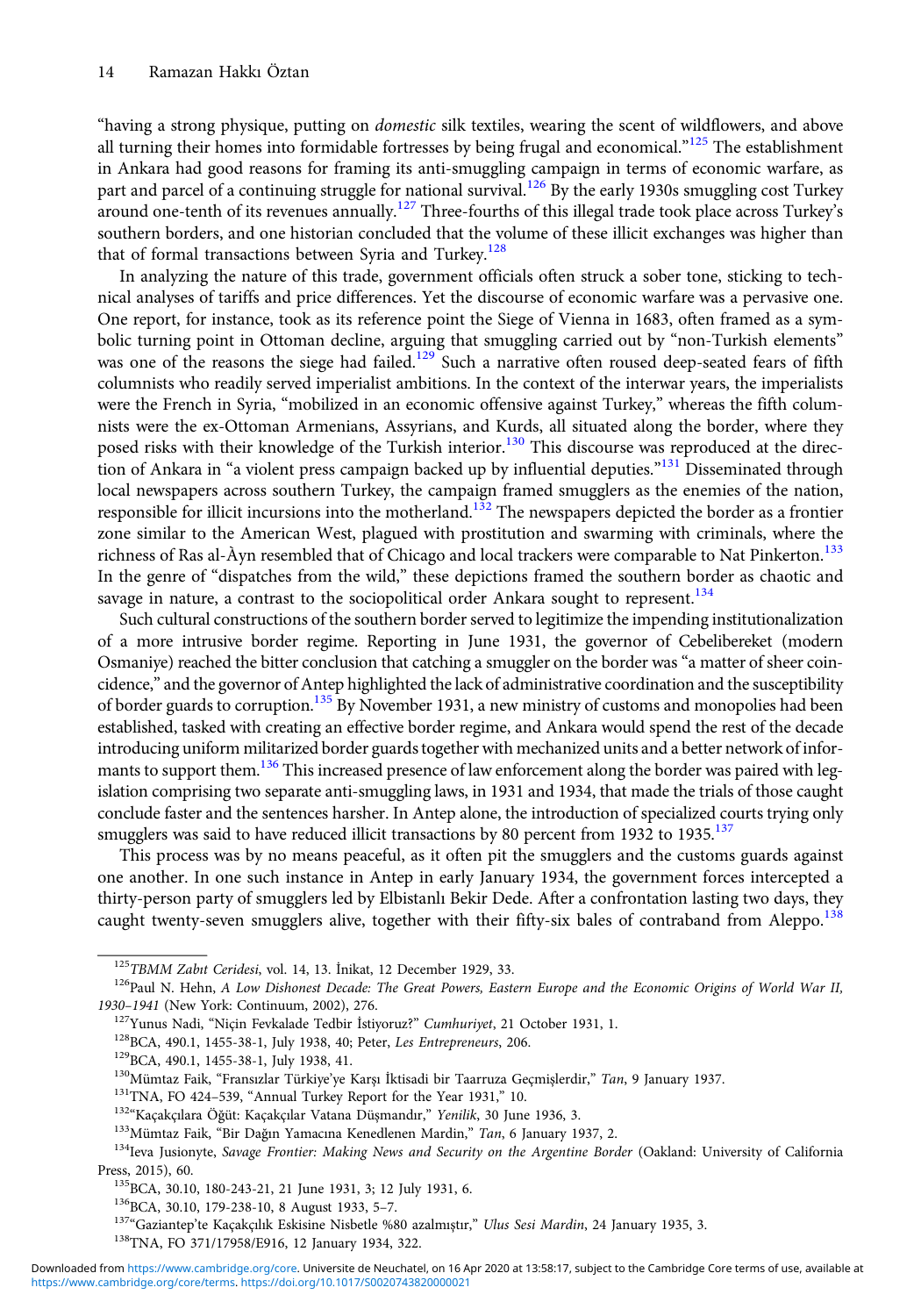"The captured smugglers," one local newspaper reported, were then "paraded through the streets of Antep amidst the execration of the people."<sup>139</sup> Between 1931 and 1938, the official Turkish records put the number of smugglers who were caught alive at around 40,000, while close to 300 smugglers were killed in these border clashes; the authorities also were able to seize, among many other articles of contraband, more than 40,000 kilograms of silk, 40,000 kilograms of wool, and close to 300,000 kilograms of cotton textiles. Three-fourths of these nationwide figures corresponded to encounters between Turkish customs guards and smugglers along the Turkish-Syrian border.<sup>140</sup> By 1937, local newspapers reported that many merchants in Aleppo were going out of business and that depots located near the Syrian border were shutting down one after another.<sup>141</sup> As for the French authorities, it was only the coming of the Second World War and the political risks associated with illegal activities by then, such as the increase in arms smuggling, that would convince them that the presence of only 120 border guards was an unacceptable number, entirely insufficient to monitor the 600 kilometer Turkish border.<sup>142</sup>

# Conclusion

To conclude that the border was finally "fixed" in the course of 1930s, however, would not only be wrong but also a methodological fallacy that buys into the narrative parameters of territorial nation–states. Although the Turkish-Syrian border was certainly more consolidated by the end of the decade, this often meant that illicit circuits across the border began to assume new forms. In this sense, bordering is an ongoing process that involves a complex interplay of the local, the regional, and the global. The process unfolds differently under changing historical circumstances that create boundaries anew. As we have seen, borderlands not only reflect global tectonic shifts in economy, but they also emerge as a dynamic site where actors respond to and shape policies in ways that have implications well beyond their immediate surroundings. Borderlands not only provide analytic opportunities to survey the pendulum of sociopolitical and economic tensions in a given region, but also offer a multilayered zone of contact, where global structural shifts transform interstate interactions and inform the way state actors bargain with the local interest groups in complex transactions.

Viewed from this angle, the borderlands between Turkey and Syria tell a unique story. Introduced as part of the broader refashioning of the world political order in the aftermath of the First World War, the border brought a formal end to the Ottoman order in the Middle East by introducing the principle of national sovereignty as envisioned by the Paris system. Yet both demarcation of the border and consolidation of the border regime constituted a much longer process that was hotly contested and negotiated throughout the 1920s and 1930s—many years after the formal agreements in Ankara in 1921 that had delimited the border on paper. Immediately after its creation, the Turkish-Syrian border became a backbone of contention that tested the powers of French colonialism and the limits of the Kemalist sphere of influence. Well into the late 1920s, however, the border remained largely porous, characterized by episodic brigandage and smuggling of goods placed under state monopoly. While Ankara certainly sought to undermine the economic links between southern Turkey and northern Syria it had often struggled to integrate its southern provinces into its national economy.

As the Great Depression gradually led to a heightened climate of economic competition across the globe, the once porous borders that had until then accommodated liberal economic exchanges became more susceptible to the influx of commodities that meandered around tightening border regulations in search of better markets. Strapped for cash due to narrowing global and domestic markets, states across the globe quickly became ever more cautious about the nature of border transactions and crossings. The introduction of tariffs, quotas, and other tools of protectionism to regulate cross-border transactions quickly redefined the position of states within a rapidly changing economic and political order, and the borderlands became the very site of this struggle. Analysis of commodity flows, such as textiles

<sup>&</sup>lt;sup>139</sup>TNA, FO 371/17958/E593, "Extract from the Mersin Newspaper *Yeni Mersin*," 5 January 1934, 319.<br><sup>140</sup>BCA, 490.1, 1455-38-1, July 1938, 40.<br><sup>141</sup>"Hududumuzdaki Sıkı Tarassut," *Türk Sözü*, 3 September 1937, 1.<br><sup>142</sup>CAD 1937.